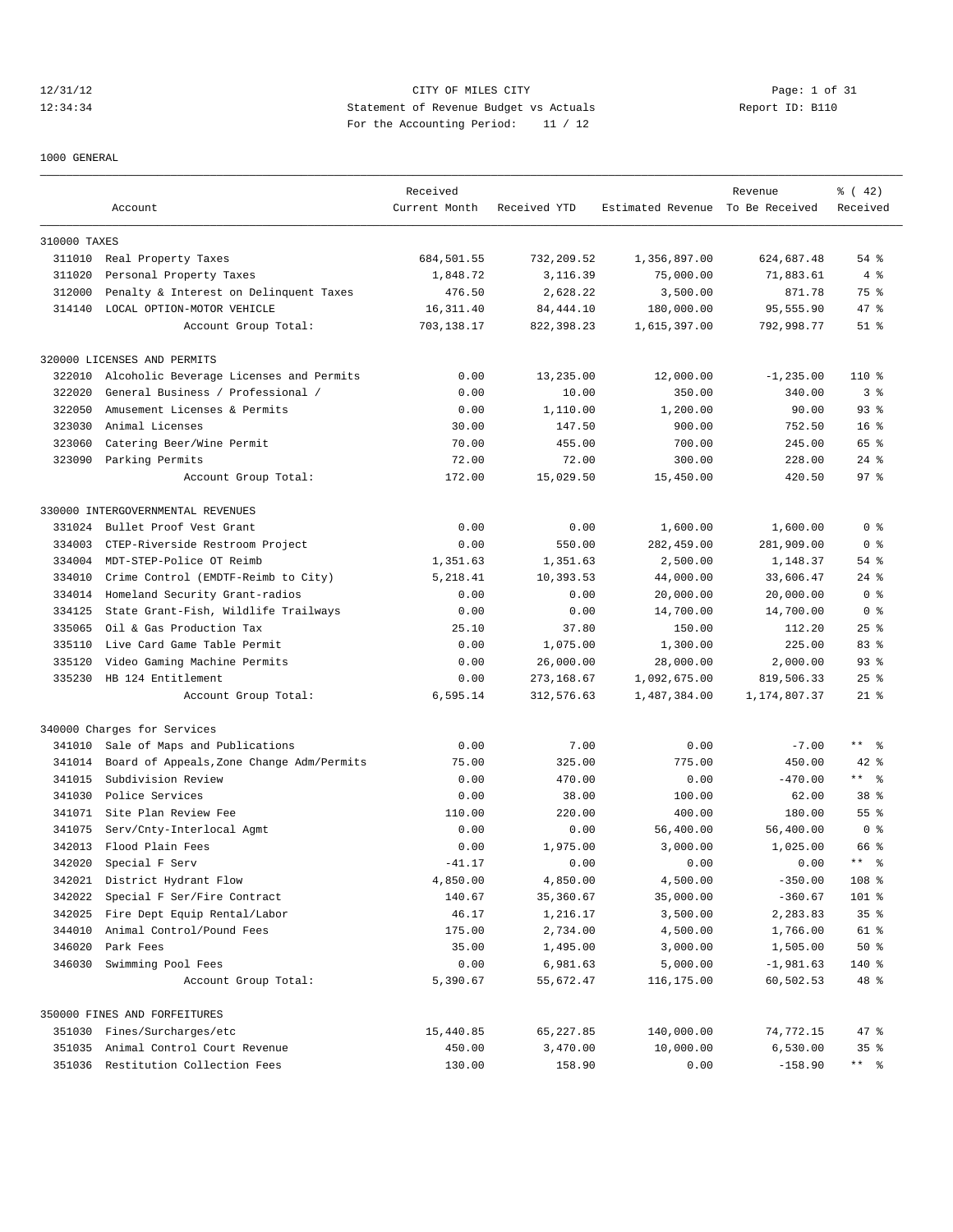# 12/31/12 CITY OF MILES CITY Page: 2 of 31 12:34:34 Statement of Revenue Budget vs Actuals Report ID: B110 For the Accounting Period: 11 / 12

1000 GENERAL

|        | Account                           | Received<br>Current Month | Received YTD | Estimated Revenue | Revenue<br>To Be Received | % (42)<br>Received |
|--------|-----------------------------------|---------------------------|--------------|-------------------|---------------------------|--------------------|
|        | Account Group Total:              | 16,020.85                 | 68,856.75    | 150,000.00        | 81, 143. 25               | 46%                |
|        | 360000 MISCELLANEOUS REVENUE      |                           |              |                   |                           |                    |
| 361005 | MidRivers Franchise Fees          | 0.00                      | 42,667.62    | 82,000.00         | 39, 332.38                | $52$ $%$           |
| 361010 | Land Rental                       | 100.00                    | 10,683.99    | 22,000.00         | 11,316.01                 | $49*$              |
| 361020 | Building Rentals                  | 1,349.99                  | 6,749.95     | 16,000.00         | 9,250.05                  | $42$ %             |
| 362020 | MISC REVENUE                      | 69.00                     | 5,357.87     | 2,000.00          | $-3, 357.87$              | $268$ %            |
| 362022 | Health Ins-MMIA Emp Benefits Prog | 0.00                      | $-2, 130.51$ | 0.00              | 2,130.51                  | $***$ $ -$         |
| 365000 | Contributions and Donations       | 0.00                      | 1,895.00     | 0.00              | $-1.895.00$               | $***$ $ -$         |
| 366040 | Misc.-BHS                         | 0.00                      | 0.00         | 800.00            | 800.00                    | 0 <sup>8</sup>     |
| 366050 | Sale of Junk/Salvage-PD cars      | 0.00                      | 135.00       | 0.00              | $-135.00$                 | $***$ $ -$         |
|        | Account Group Total:              | 1,518.99                  | 65, 358.92   | 122,800.00        | 57,441.08                 | 53%                |
|        | 370000 INVESTMENT EARNINGS        |                           |              |                   |                           |                    |
| 371010 | Investment Earnings               | 146.73                    | 881.44       | 2,000.00          | 1,118.56                  | 44 %               |
|        | Account Group Total:              | 146.73                    | 881.44       | 2,000.00          | 1,118.56                  | 44 %               |
|        | 380000 OTHER FINANCING SOURCES    |                           |              |                   |                           |                    |
| 383000 | Interfund Operating Transfer      | 16,258.40                 | 115,069.66   | 507,922.00        | 392,852.34                | $23$ $%$           |
|        | Account Group Total:              | 16,258.40                 | 115,069.66   | 507,922.00        | 392,852.34                | $23$ $%$           |
|        | Fund Total:                       | 749,240.95                | 1,455,843.60 | 4,017,128.00      | 2,561,284.40              | 36%                |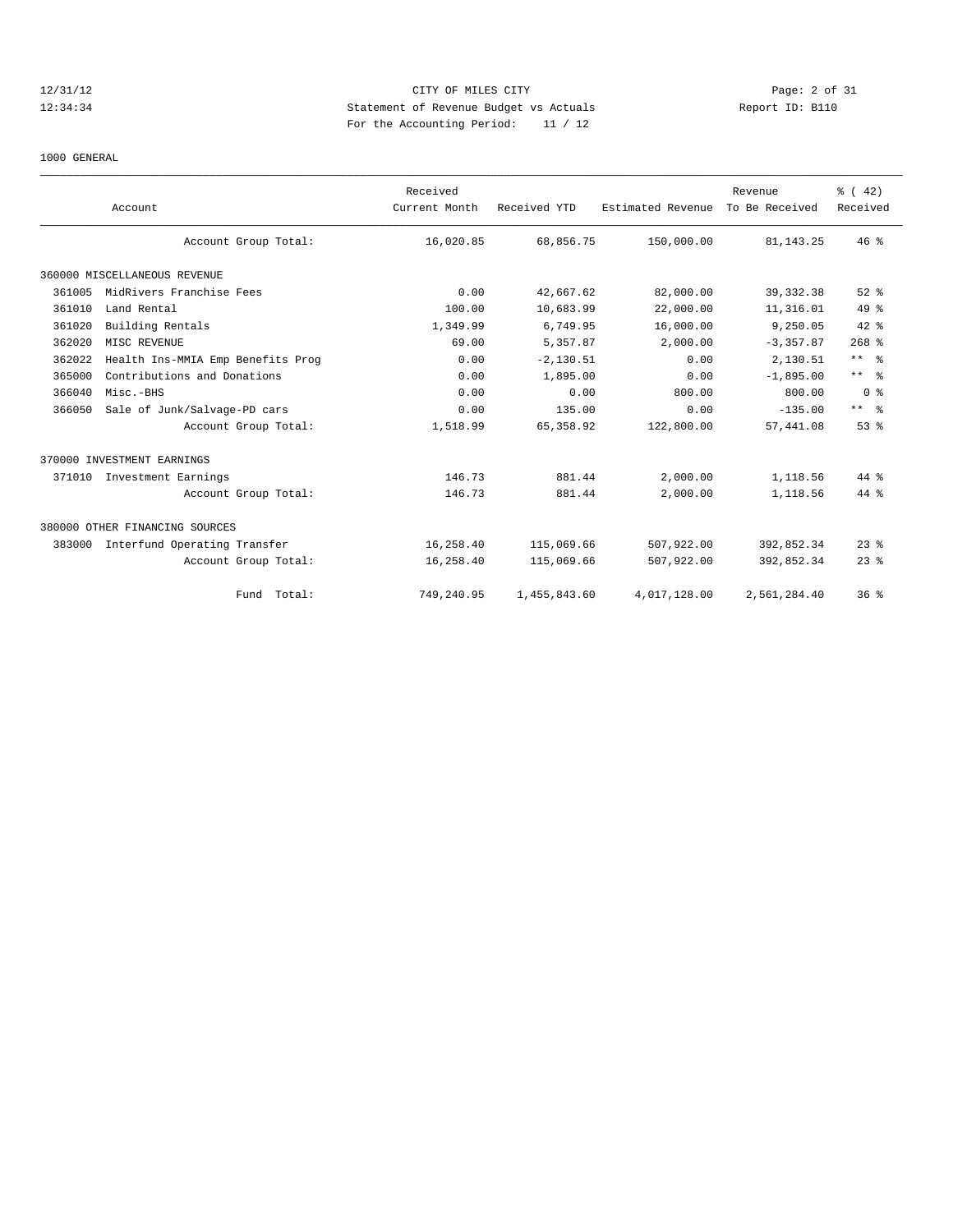# 12/31/12 CITY OF MILES CITY Page: 3 of 31<br>12:34:34 Statement of Revenue Budget vs Actuals Report ID: B110<br>12:34:34 Report ID: B110 12:34:34 Statement of Revenue Budget vs Actuals Report ID: B110 For the Accounting Period: 11 / 12

# 2220 LIBRARY

|        |                                | Received      |              |                   | Revenue        | % (42)         |
|--------|--------------------------------|---------------|--------------|-------------------|----------------|----------------|
|        | Account                        | Current Month | Received YTD | Estimated Revenue | To Be Received | Received       |
|        | 340000 Charges for Services    |               |              |                   |                |                |
| 341075 | Serv/Cnty-Interlocal Agmt      | 0.00          | 0.00         | 38,267.00         | 38,267.00      | 0 <sup>8</sup> |
| 346070 | Library Fees                   | 300.60        | 1,858.35     | 4,000.00          | 2,141.65       | $46$ %         |
| 346074 | Book Sales                     | 19.10         | 216.90       | 400.00            | 183.10         | 54%            |
|        | Account Group Total:           | 319.70        | 2,075.25     | 42,667.00         | 40,591.75      | 5 <sup>°</sup> |
|        | 360000 MISCELLANEOUS REVENUE   |               |              |                   |                |                |
| 365000 | Contributions and Donations    | 0.00          | 0.00         | 20,000.00         | 20,000.00      | 0 <sup>8</sup> |
|        | Account Group Total:           | 0.00          | 0.00         | 20,000.00         | 20,000.00      | 0 <sup>8</sup> |
|        | 380000 OTHER FINANCING SOURCES |               |              |                   |                |                |
| 383000 | Interfund Operating Transfer   | 23,160.66     | 115,803.30   | 277,928.00        | 162,124.70     | $42$ %         |
|        | Account Group Total:           | 23,160.66     | 115,803.30   | 277,928.00        | 162, 124.70    | 42 %           |
|        | Fund Total:                    | 23,480.36     | 117,878.55   | 340,595.00        | 222,716.45     | 35%            |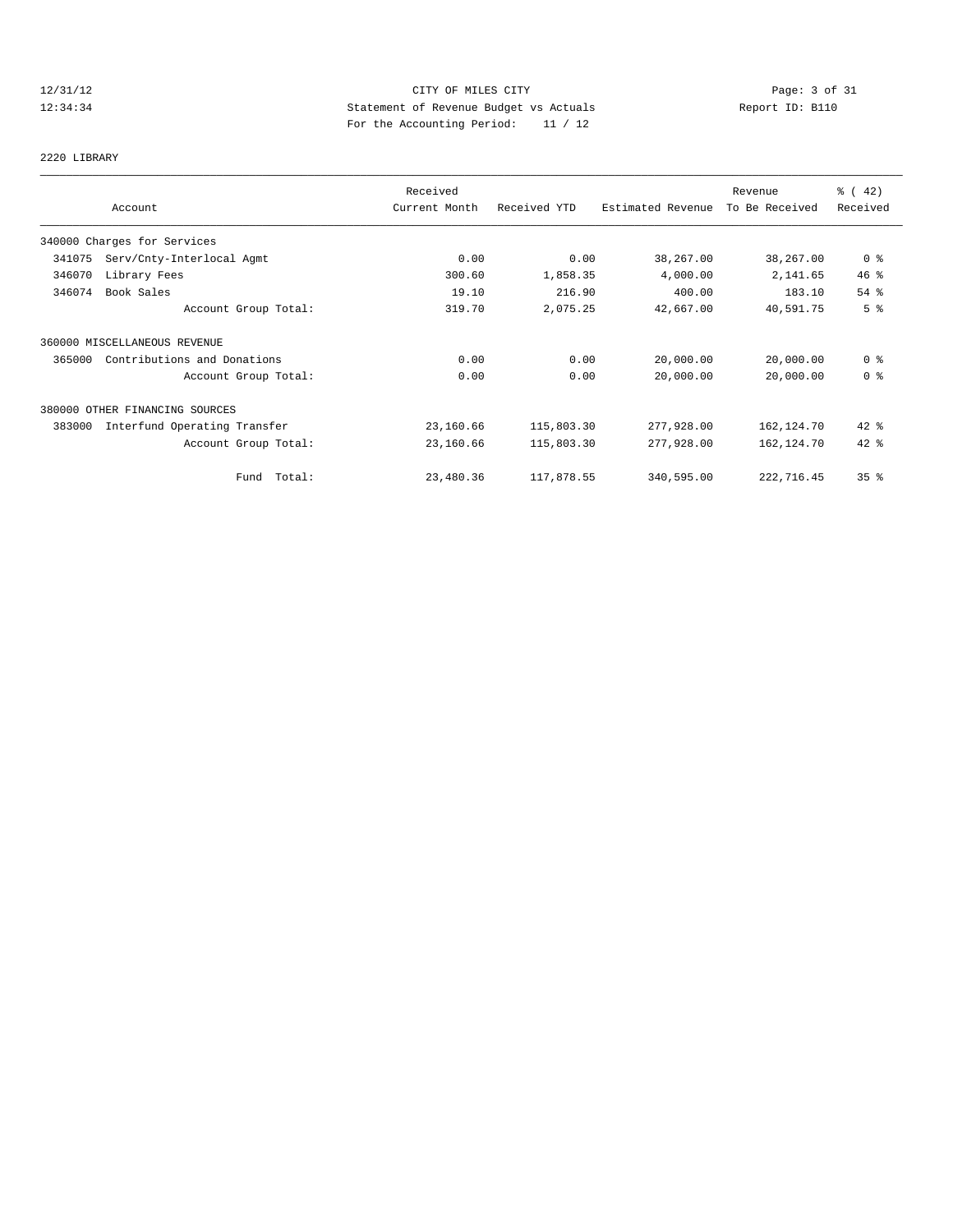# 12/31/12 CITY OF MILES CITY Page: 4 of 31<br>12:34:34 Statement of Revenue Budget vs Actuals Report ID: B110<br>12:34:34 Report ID: B110 12:34:34 Statement of Revenue Budget vs Actuals Report ID: B110 For the Accounting Period: 11 / 12

#### 2260 EMERGENCY DISASTER

|              |                                        | Received      |              |                   | Revenue        | % (42)         |
|--------------|----------------------------------------|---------------|--------------|-------------------|----------------|----------------|
|              | Account                                | Current Month | Received YTD | Estimated Revenue | To Be Received | Received       |
| 310000 TAXES |                                        |               |              |                   |                |                |
| 311010       | Real Property Taxes                    | 23.95         | 151.95       | 0.00              | $-151.95$      | $***$ %        |
| 311020       | Personal Property Taxes                | 17.62         | 29.59        | 0.00              | $-29.59$       | $***$ 8        |
| 312000       | Penalty & Interest on Delinquent Taxes | 2.09          | 9.74         | 0.00              | $-9.74$        | $***$ %        |
|              | Account Group Total:                   | 43.66         | 191.28       | 0.00              | $-191.28$      | $***$ $ -$     |
|              | 330000 INTERGOVERNMENTAL REVENUES      |               |              |                   |                |                |
| 331113       | FEMA -Projects                         | 0.00          | 0.00         | 63,600.00         | 63,600.00      | 0 <sub>8</sub> |
|              | Account Group Total:                   | 0.00          | 0.00         | 63,600.00         | 63,600.00      | 0 <sub>8</sub> |
|              | Total:<br>Fund                         | 43.66         | 191.28       | 63,600.00         | 63,408.72      | 0 <sup>8</sup> |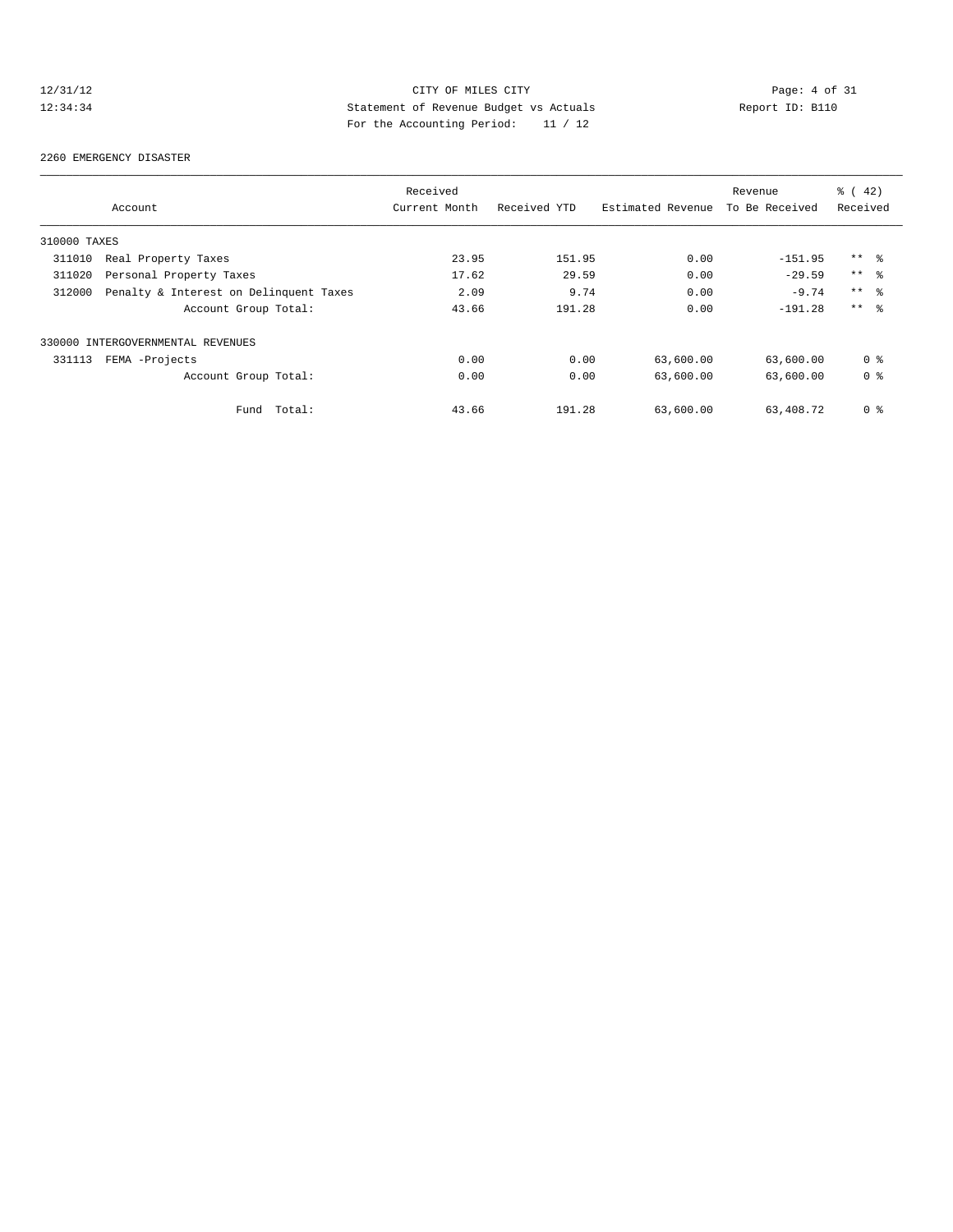# 12/31/12 CITY OF MILES CITY Page: 5 of 31<br>12:34:34 Statement of Revenue Budget vs Actuals Report ID: B110<br>12:34:34 Report ID: B110 12:34:34 Statement of Revenue Budget vs Actuals Report ID: B110 For the Accounting Period: 11 / 12

### 2270 Health

|                                        | Received      |              |                   | Revenue        | $\frac{1}{6}$ (42) |
|----------------------------------------|---------------|--------------|-------------------|----------------|--------------------|
| Account                                | Current Month | Received YTD | Estimated Revenue | To Be Received | Received           |
| 340000 Charges for Services            |               |              |                   |                |                    |
| Health Inspection Fees<br>344030       | 0.00          | 4,715.55     | 15,000.00         | 10,284.45      | $31$ $\approx$     |
| Account Group Total:                   | 0.00          | 4,715.55     | 15,000.00         | 10,284.45      | $31$ %             |
| 380000 OTHER FINANCING SOURCES         |               |              |                   |                |                    |
| Interfund Operating Transfer<br>383000 | 0.00          | 0.00         | 30,000.00         | 30,000.00      | 0 %                |
| Account Group Total:                   | 0.00          | 0.00         | 30,000.00         | 30,000.00      | 0 <sup>8</sup>     |
| Total:<br>Fund                         | 0.00          | 4,715.55     | 45,000.00         | 40,284.45      | 10 <sup>8</sup>    |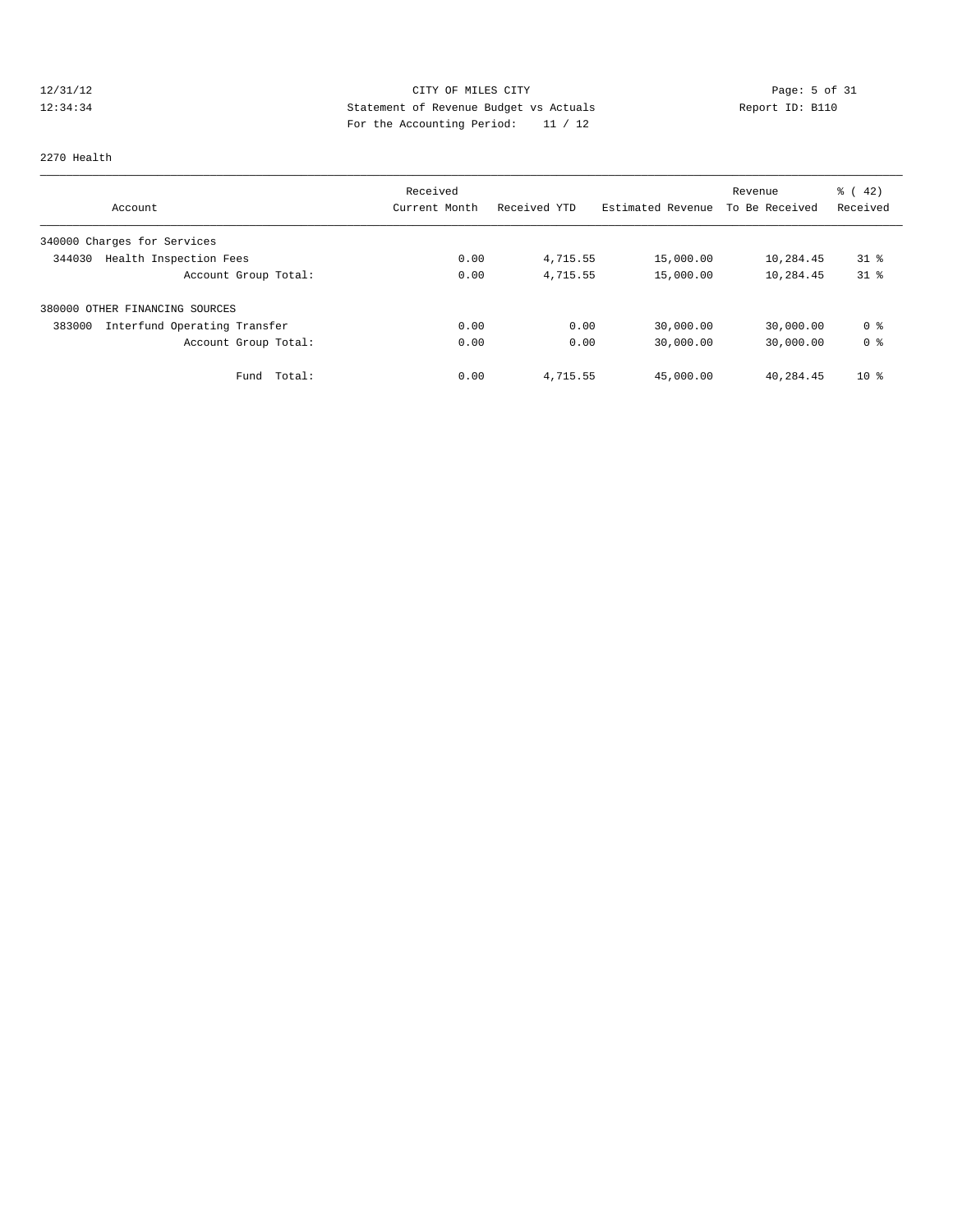# 12/31/12 CITY OF MILES CITY Page: 6 of 31<br>12:34:34 Statement of Revenue Budget vs Actuals Report ID: B110<br>12:34:34 Report ID: B110 12:34:34 Statement of Revenue Budget vs Actuals Report ID: B110 For the Accounting Period: 11 / 12

2372 Permissive Medical Levy

|              | Account                                | Received<br>Current Month | Received YTD | Estimated Revenue | Revenue<br>To Be Received | $\frac{1}{6}$ ( 42)<br>Received |
|--------------|----------------------------------------|---------------------------|--------------|-------------------|---------------------------|---------------------------------|
| 310000 TAXES |                                        |                           |              |                   |                           |                                 |
| 311010       | Real Property Taxes                    | 67,850.98                 | 71,283.45    | 91,209.00         | 19,925.55                 | 78 %                            |
| 311020       | Personal Property Taxes                | 61.66                     | 103.83       | 2,545.00          | 2,441.17                  | $4 \text{ }$                    |
| 312000       | Penalty & Interest on Delinquent Taxes | 15.49                     | 82.66        | 0.00              | $-82.66$                  | ** 왕                            |
|              | Account Group Total:                   | 67,928.13                 | 71,469.94    | 93,754.00         | 22,284.06                 | 76 %                            |
|              | Total:<br>Fund                         | 67,928.13                 | 71,469.94    | 93,754.00         | 22,284.06                 | 76 %                            |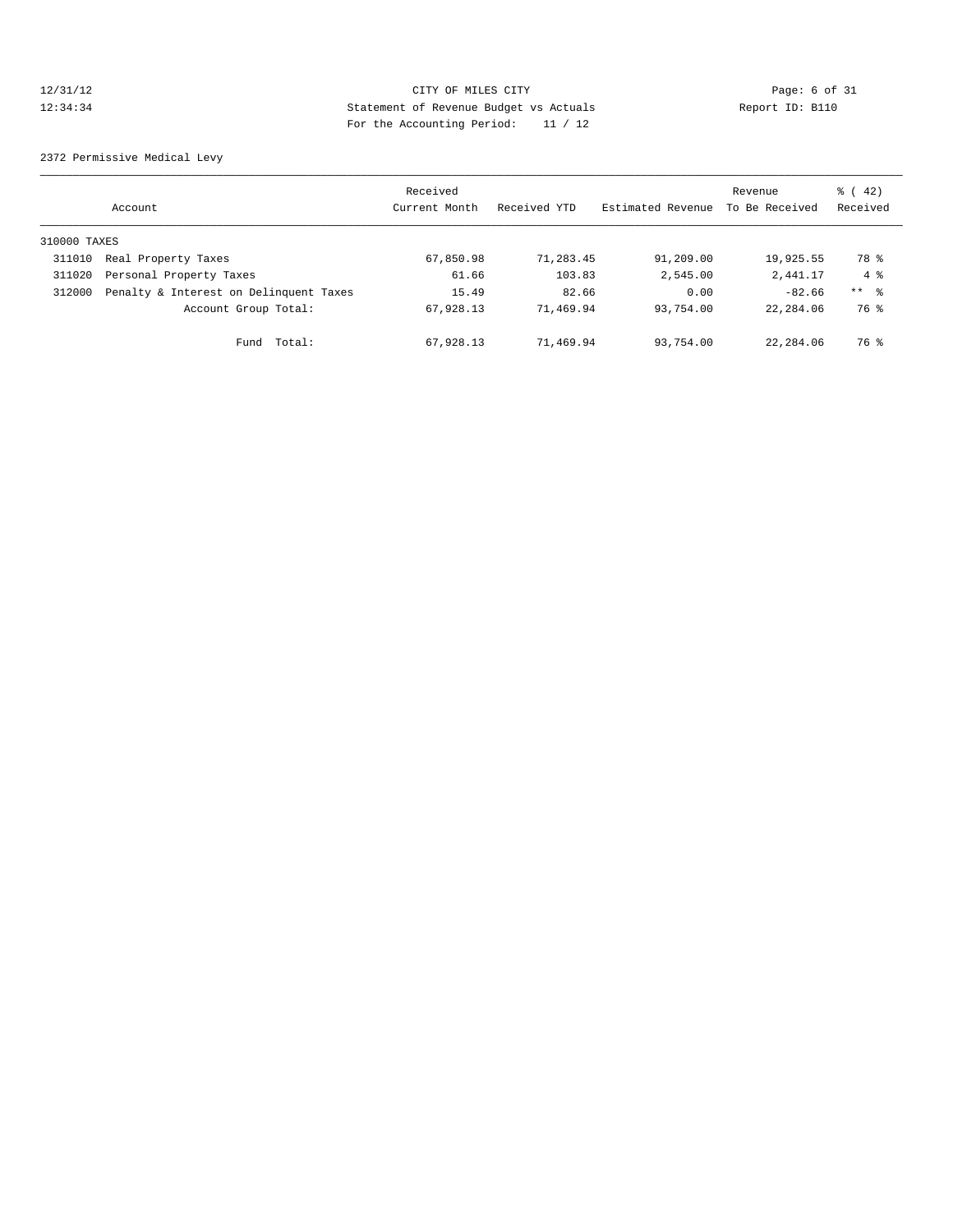# 12/31/12 CITY OF MILES CITY Page: 7 of 31<br>12:34:34 Statement of Revenue Budget vs Actuals Report ID: B110<br>12:34:34 Page: the Natural Page of Actuals 12:34:34 Statement of Revenue Budget vs Actuals Report ID: B110 For the Accounting Period: 11 / 12

### 2394 BUILDING CODE ENFORCEMENT

| Account                              | Received<br>Current Month | Received YTD | Estimated Revenue | Revenue<br>To Be Received | $\frac{1}{6}$ (42)<br>Received |
|--------------------------------------|---------------------------|--------------|-------------------|---------------------------|--------------------------------|
| 320000 LICENSES AND PERMITS          |                           |              |                   |                           |                                |
| Building & Related Permits<br>323010 | 764.00                    | 44,460.02    | 75,000.00         | 30,539.98                 | 59%                            |
| Account Group Total:                 | 764.00                    | 44,460.02    | 75,000.00         | 30,539.98                 | 59%                            |
| Fund Total:                          | 764.00                    | 44,460.02    | 75,000.00         | 30,539.98                 | 59 %                           |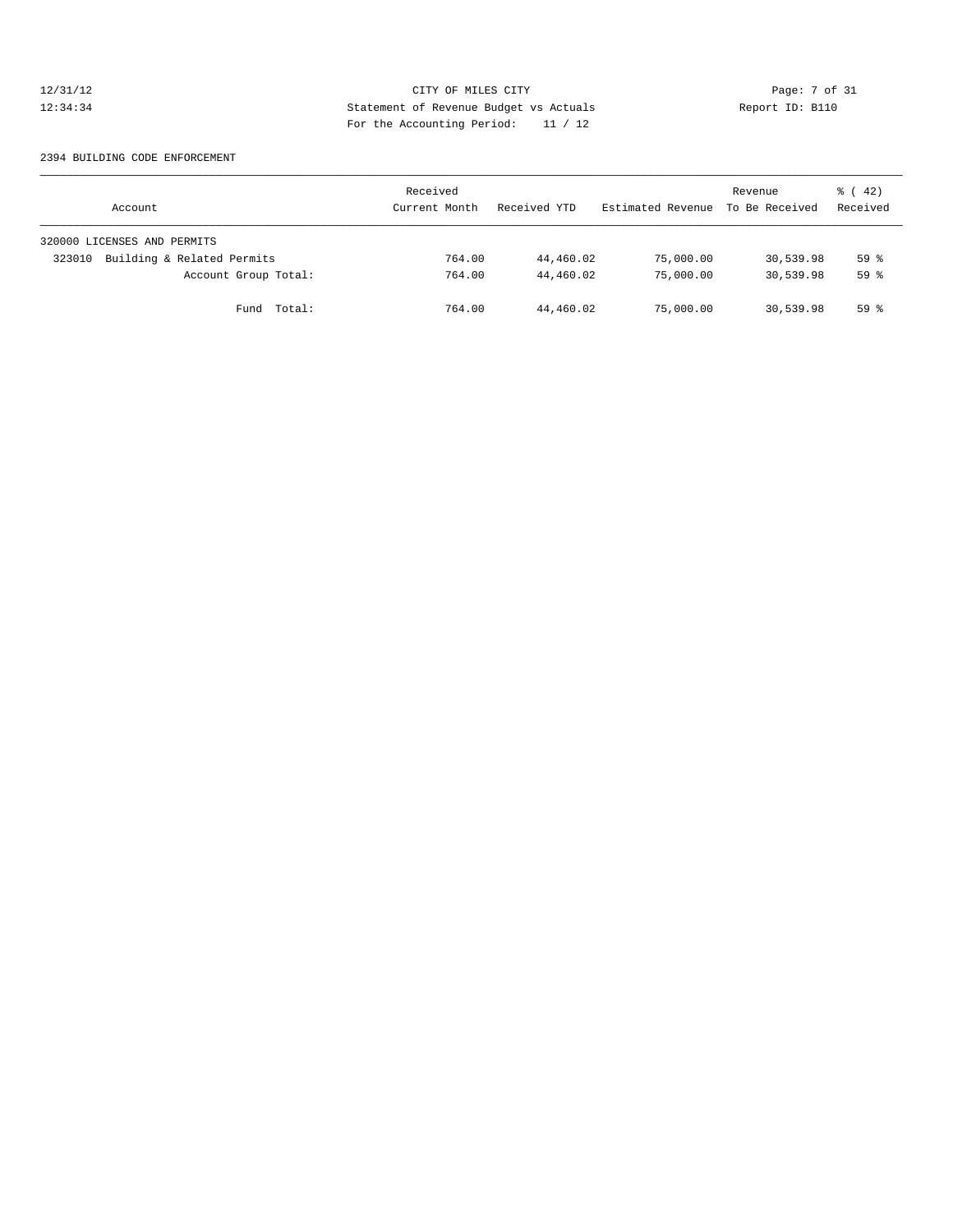# 12/31/12 CITY OF MILES CITY Page: 8 of 31<br>12:34:34 Statement of Revenue Budget vs Actuals Report ID: B110<br>12:34:34 Report ID: B110 12:34:34 Statement of Revenue Budget vs Actuals Report ID: B110 For the Accounting Period: 11 / 12

2400 LTG M D#165-(Gen City)

|        |                                          | Received      |              |                   | Revenue        | $\frac{1}{6}$ ( 42) |
|--------|------------------------------------------|---------------|--------------|-------------------|----------------|---------------------|
|        | Account                                  | Current Month | Received YTD | Estimated Revenue | To Be Received | Received            |
|        | 360000 MISCELLANEOUS REVENUE             |               |              |                   |                |                     |
| 363010 | Maintenance Assessments                  | 89,858.52     | 99,179.46    | 172,015.00        | 72,835.54      | 58 %                |
| 363040 | Penalty & Interest on Deling Assessments | 126.23        | 583.99       | 500.00            | $-83.99$       | $117$ %             |
|        | Account Group Total:                     | 89,984.75     | 99,763.45    | 172,515.00        | 72,751.55      | 58 %                |
|        | 370000 INVESTMENT EARNINGS               |               |              |                   |                |                     |
| 371010 | Investment Earnings                      | 1.44          | 28.68        | 100.00            | 71.32          | $29*$               |
|        | Account Group Total:                     | 1.44          | 28.68        | 100.00            | 71.32          | $29*$               |
|        | Total:<br>Fund                           | 89,986.19     | 99,792.13    | 172,615.00        | 72,822.87      | 58 %                |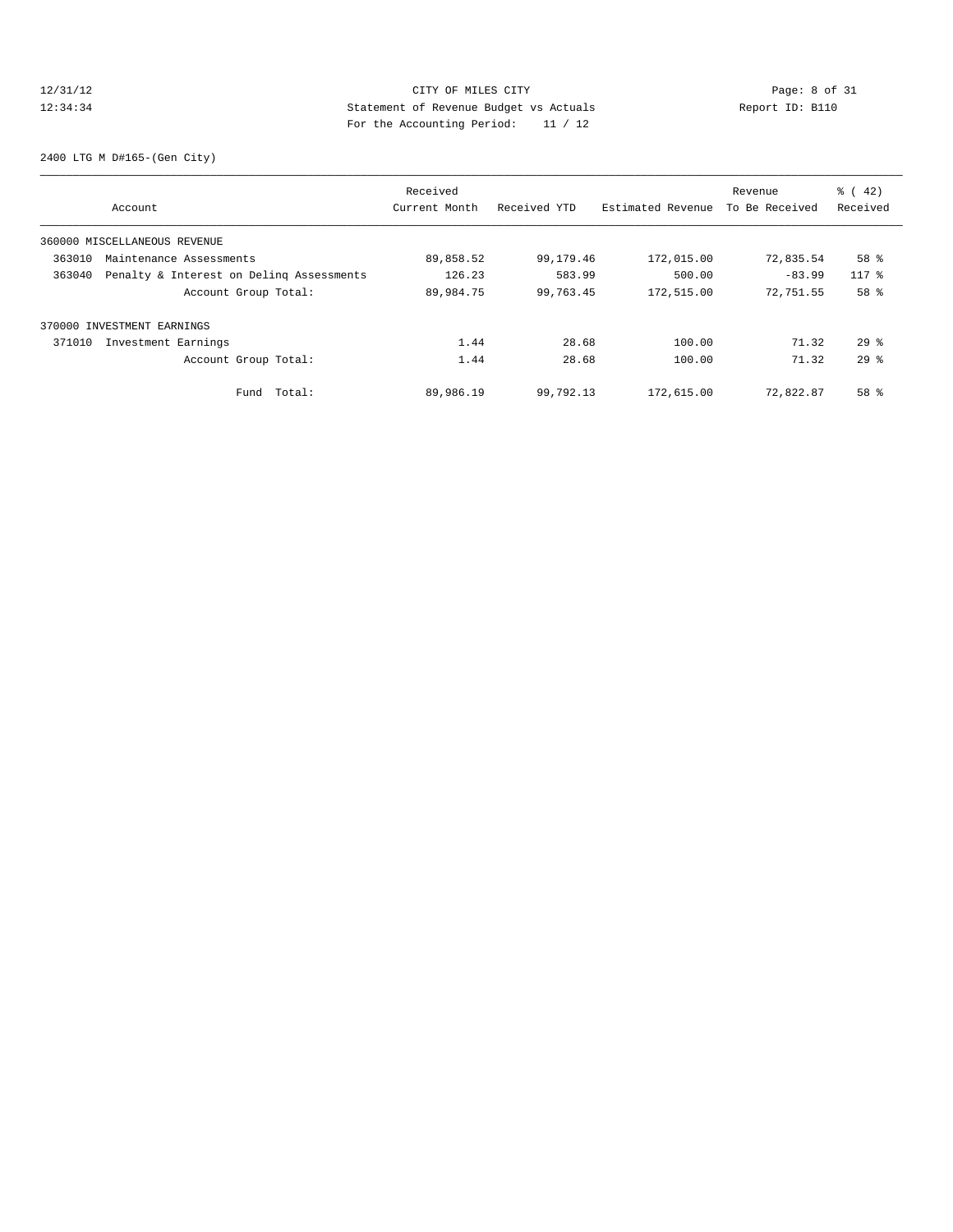# 12/31/12 CITY OF MILES CITY Page: 9 of 31<br>12:34:34 Statement of Revenue Budget vs Actuals Report ID: B110<br>12:34:34 Report ID: B110 12:34:34 Statement of Revenue Budget vs Actuals Report ID: B110 For the Accounting Period: 11 / 12

2420 LTG M D#167-(MilesAddn Etc)

|        |                                          | Received      |              |                   | Revenue        | $\frac{1}{6}$ ( 42) |
|--------|------------------------------------------|---------------|--------------|-------------------|----------------|---------------------|
|        | Account                                  | Current Month | Received YTD | Estimated Revenue | To Be Received | Received            |
|        | 360000 MISCELLANEOUS REVENUE             |               |              |                   |                |                     |
| 363010 | Maintenance Assessments                  | 13,962.13     | 14,937.60    | 34,511.00         | 19,573.40      | $43$ $%$            |
| 363040 | Penalty & Interest on Deling Assessments | 15.17         | 45.04        | 100.00            | 54.96          | 45%                 |
|        | Account Group Total:                     | 13,977.30     | 14,982.64    | 34,611.00         | 19,628.36      | 43.8                |
|        | 370000 INVESTMENT EARNINGS               |               |              |                   |                |                     |
| 371010 | Investment Earnings                      | 0.71          | 7.54         | 0.00              | $-7.54$        | $***$ $\approx$     |
|        | Account Group Total:                     | 0.71          | 7.54         | 0.00              | $-7.54$        | $***$ $\approx$     |
|        | Total:<br>Fund                           | 13,978.01     | 14,990.18    | 34,611.00         | 19,620.82      | $43$ %              |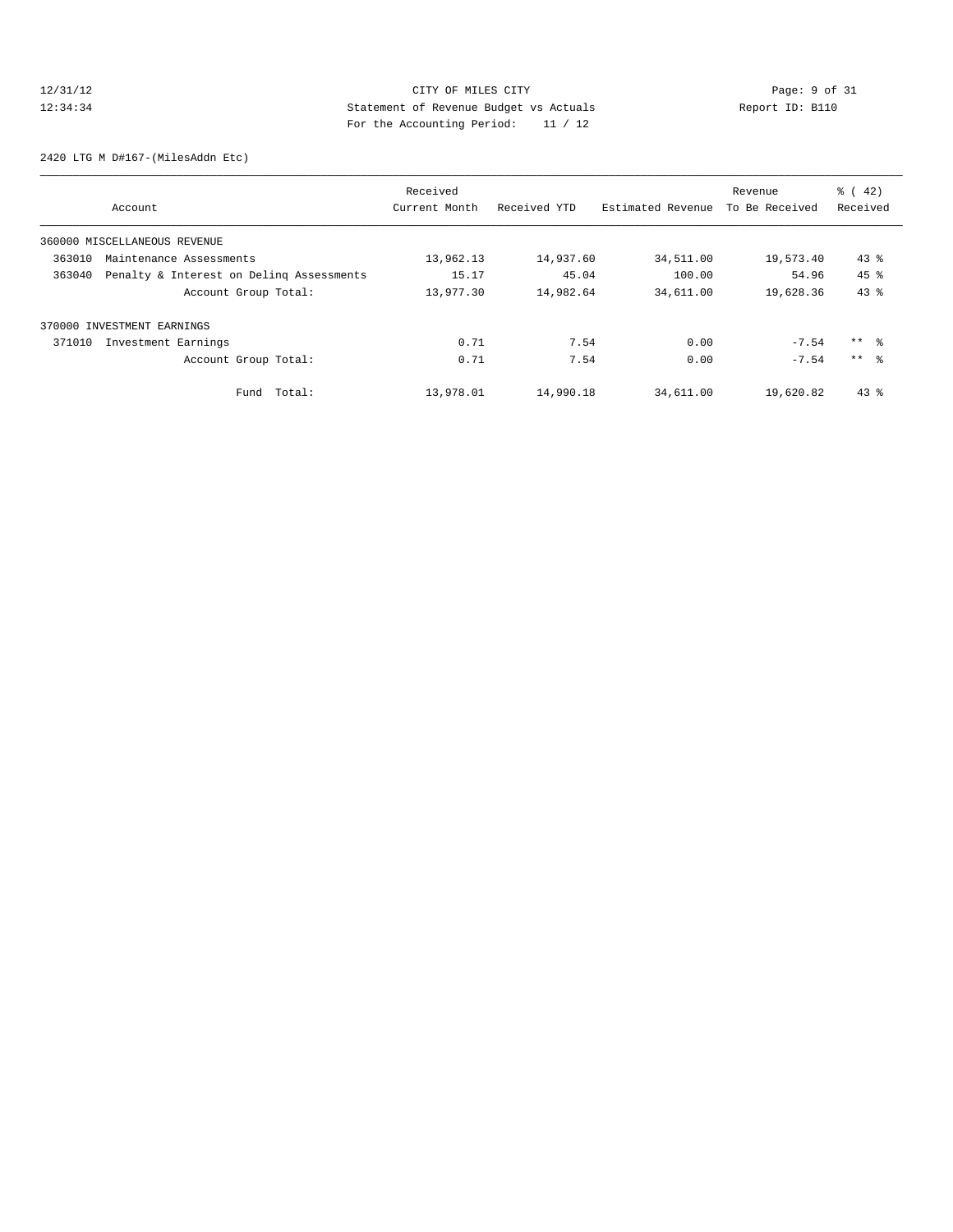# 12/31/12 Page: 10 of 31 12:34:34 Statement of Revenue Budget vs Actuals Report ID: B110<br>Report ID: B110 For the Accounting Period: 11 / 12

2430 LTG M D#171-(Balsam Est)

|                                   | Received      |              | Revenue           |                | $\frac{1}{6}$ ( 42) |  |
|-----------------------------------|---------------|--------------|-------------------|----------------|---------------------|--|
| Account                           | Current Month | Received YTD | Estimated Revenue | To Be Received | Received            |  |
| 360000 MISCELLANEOUS REVENUE      |               |              |                   |                |                     |  |
| 363010<br>Maintenance Assessments | 1,314.67      | 1,368.22     | 4,008.00          | 2,639.78       | $34$ $%$            |  |
| Account Group Total:              | 1,314.67      | 1,368.22     | 4,008.00          | 2,639.78       | $34$ $%$            |  |
| 370000 INVESTMENT EARNINGS        |               |              |                   |                |                     |  |
| Investment Earnings<br>371010     | 0.07          | 0.69         | 0.00              | $-0.69$        | $***$ 8             |  |
| Account Group Total:              | 0.07          | 0.69         | 0.00              | $-0.69$        | $***$ $\approx$     |  |
| Total:<br>Fund                    | 1,314.74      | 1,368.91     | 4,008.00          | 2,639.09       | $34*$               |  |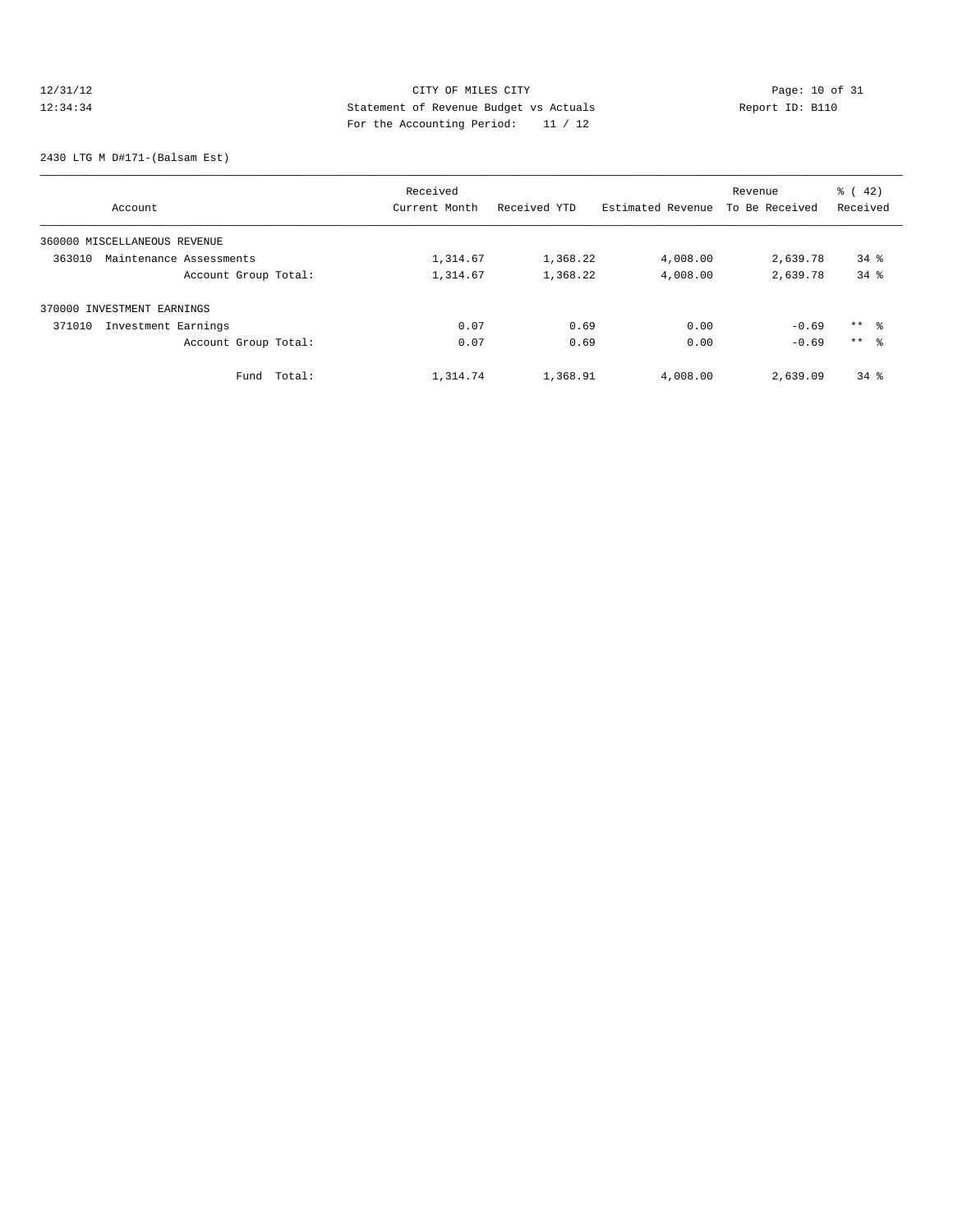# 12/31/12 Page: 11 of 31 12:34:34 Statement of Revenue Budget vs Actuals Report ID: B110<br>Report ID: B110 For the Accounting Period: 11 / 12

2440 LTG M D#172-(Main Str)

|        |                                          | Received      |              |                   | Revenue        | $\frac{1}{6}$ ( 42) |
|--------|------------------------------------------|---------------|--------------|-------------------|----------------|---------------------|
|        | Account                                  | Current Month | Received YTD | Estimated Revenue | To Be Received | Received            |
|        | 360000 MISCELLANEOUS REVENUE             |               |              |                   |                |                     |
| 363010 | Maintenance Assessments                  | 5,263.50      | 5,533.45     | 25,046.00         | 19,512.55      | $22$ $\frac{6}{5}$  |
| 363040 | Penalty & Interest on Deling Assessments | 0.00          | 12.84        | 100.00            | 87.16          | $13*$               |
|        | Account Group Total:                     | 5,263.50      | 5,546.29     | 25,146.00         | 19,599.71      | $22$ $%$            |
|        | 370000 INVESTMENT EARNINGS               |               |              |                   |                |                     |
| 371010 | Investment Earnings                      | 3.67          | 18.14        | 50.00             | 31.86          | $36*$               |
|        | Account Group Total:                     | 3.67          | 18.14        | 50.00             | 31.86          | 36 <sup>8</sup>     |
|        | Total:<br>Fund                           | 5,267.17      | 5,564.43     | 25,196.00         | 19,631.57      | $22$ $%$            |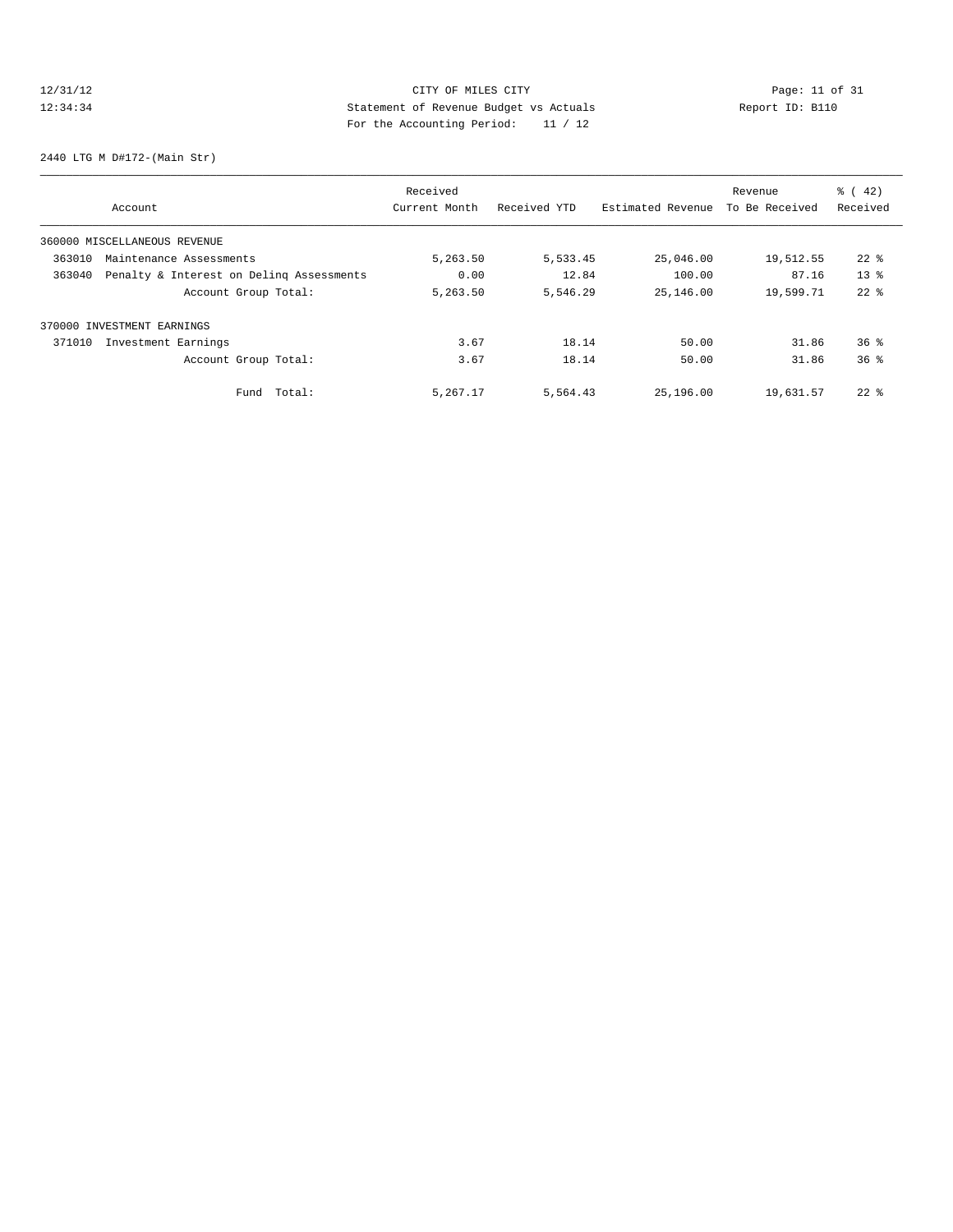# 12/31/12 CITY OF MILES CITY<br>12:34:34 2009:12 Of 31<br>12:34:34 2009:11 Accounting Boxies<sup>1</sup> 11/12 12:34:34 Statement of Revenue Budget vs Actuals Report ID: B110 For the Accounting Period: 11 / 12

2450 LTG M D#195-(SG-Trico)

|        |                                          | Received      |              |                   | Revenue        | $\frac{1}{6}$ ( 42) |
|--------|------------------------------------------|---------------|--------------|-------------------|----------------|---------------------|
|        | Account                                  | Current Month | Received YTD | Estimated Revenue | To Be Received | Received            |
|        | 360000 MISCELLANEOUS REVENUE             |               |              |                   |                |                     |
| 363010 | Maintenance Assessments                  | 2,195.61      | 2,382.81     | 3,593.00          | 1,210.19       | 66 %                |
| 363040 | Penalty & Interest on Deling Assessments | 0.00          | 0.94         | 0.00              | $-0.94$        | $***$ $ -$          |
|        | Account Group Total:                     | 2,195.61      | 2,383.75     | 3,593.00          | 1,209.25       | 66 %                |
| 370000 | INVESTMENT EARNINGS                      |               |              |                   |                |                     |
| 371010 | Investment Earnings                      | 0.20          | 1.72         | 0.00              | $-1.72$        | $***$ 8             |
|        | Account Group Total:                     | 0.20          | 1.72         | 0.00              | $-1.72$        | $***$ 8             |
|        | Fund Total:                              | 2,195.81      | 2,385.47     | 3,593.00          | 1,207.53       | 66 %                |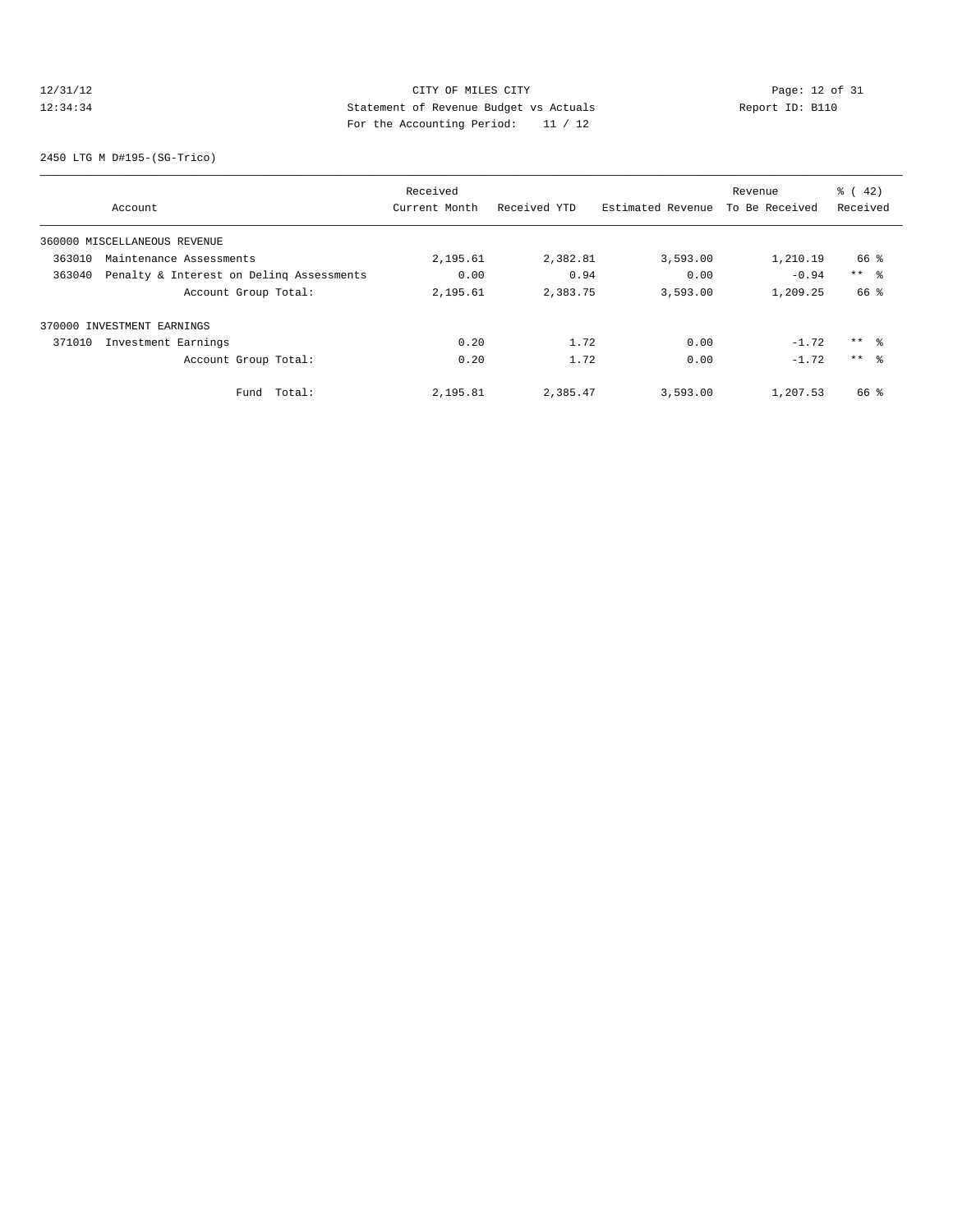# 12/31/12 CITY OF MILES CITY<br>12:34:34 Page: 13 of 31<br>12:34:34 Statement of Revenue Budget vs Actuals<br>12:34:34 Report ID: B110 12:34:34 Statement of Revenue Budget vs Actuals Report ID: B110 For the Accounting Period: 11 / 12

2470 LTG M D#202-(SG-MDU&NV)

|        |                                          | Received      |              |                   | Revenue        | $\frac{1}{6}$ ( 42) |
|--------|------------------------------------------|---------------|--------------|-------------------|----------------|---------------------|
|        | Account                                  | Current Month | Received YTD | Estimated Revenue | To Be Received | Received            |
|        | 360000 MISCELLANEOUS REVENUE             |               |              |                   |                |                     |
| 363010 | Maintenance Assessments                  | 4,068.61      | 4,383.84     | 9,551.00          | 5,167.16       | $46*$               |
| 363040 | Penalty & Interest on Deling Assessments | 9.28          | 22.08        | 10.00             | $-12.08$       | $221$ %             |
|        | Account Group Total:                     | 4,077.89      | 4,405.92     | 9,561.00          | 5,155.08       | $46*$               |
|        | 370000 INVESTMENT EARNINGS               |               |              |                   |                |                     |
| 371010 | Investment Earnings                      | 0.00          | 1.12         | 0.00              | $-1.12$        | $***$ 8             |
|        | Account Group Total:                     | 0.00          | 1.12         | 0.00              | $-1.12$        | $***$ $\approx$     |
|        | Fund Total:                              | 4,077.89      | 4,407.04     | 9,561.00          | 5,153.96       | $46*$               |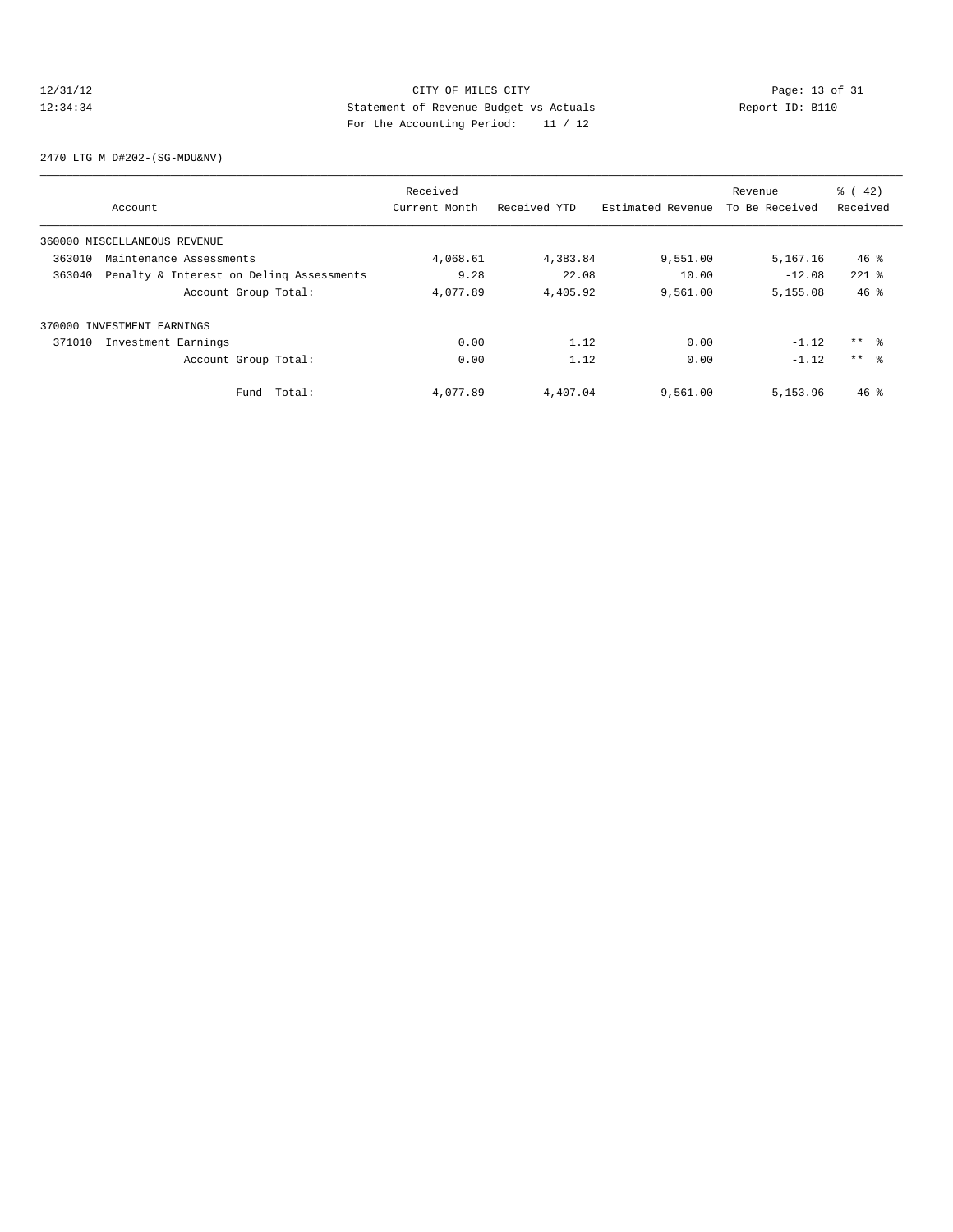# 12/31/12 CITY OF MILES CITY<br>12:34:34 Page: 14 of 31<br>12:34:34 Statement of Revenue Budget vs Actuals<br>For the Accounting Dominal: 11/12 12:34:34 Statement of Revenue Budget vs Actuals Report ID: B110 For the Accounting Period: 11 / 12

2480 LTG M M#173-(Milestown Estates)

|        |                                          | Received      |              |                   | Revenue        | $\frac{1}{6}$ ( 42) |  |
|--------|------------------------------------------|---------------|--------------|-------------------|----------------|---------------------|--|
|        | Account                                  | Current Month | Received YTD | Estimated Revenue | To Be Received | Received            |  |
|        | 360000 MISCELLANEOUS REVENUE             |               |              |                   |                |                     |  |
| 363010 | Maintenance Assessments                  | 1,058.96      | 1,158.18     | 266.00            | $-892.18$      | $435$ $%$           |  |
| 363040 | Penalty & Interest on Deling Assessments | 0.00          | 0.37         | 0.00              | $-0.37$        | $***$ %             |  |
|        | Account Group Total:                     | 1,058.96      | 1,158.55     | 266.00            | $-892.55$      | $436$ %             |  |
|        | 370000 INVESTMENT EARNINGS               |               |              |                   |                |                     |  |
| 371010 | Investment Earnings                      | 0.05          | 0.30         | 0.00              | $-0.30$        | ** %                |  |
|        | Account Group Total:                     | 0.05          | 0.30         | 0.00              | $-0.30$        | $***$ %             |  |
|        | Fund Total:                              | 1,059.01      | 1,158.85     | 266.00            | $-892.85$      | $436$ %             |  |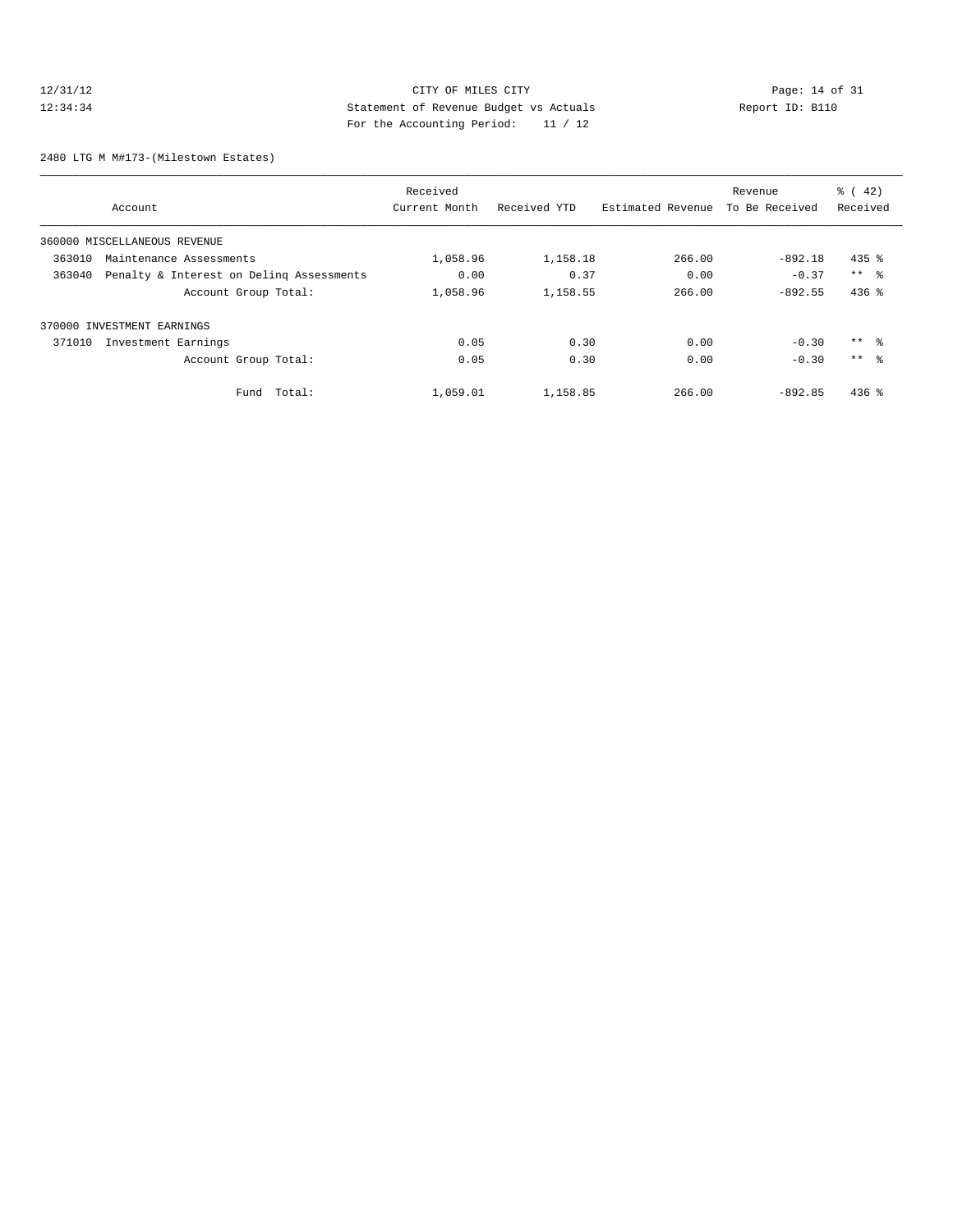# 12/31/12 Page: 15 of 31 12:34:34 Statement of Revenue Budget vs Actuals Report ID: B110 For the Accounting Period: 11 / 12

2510 STR MAINT DIST #204

|        | Account                                  | Received<br>Current Month | Received YTD | Estimated Revenue | Revenue<br>To Be Received | % (42)<br>Received |
|--------|------------------------------------------|---------------------------|--------------|-------------------|---------------------------|--------------------|
|        | 360000 MISCELLANEOUS REVENUE             |                           |              |                   |                           |                    |
| 362020 | MISC REVENUE                             | 26.23                     | 26.23        | 0.00              | $-26.23$                  | $***$ 8            |
| 363010 | Maintenance Assessments                  | 495,968.26                | 533, 316.62  | 824,367.00        | 291,050.38                | 65 %               |
| 363040 | Penalty & Interest on Deling Assessments | 444.39                    | 1,734.89     | 1,000.00          | $-734.89$                 | $173$ %            |
|        | Account Group Total:                     | 496, 438.88               | 535,077.74   | 825,367.00        | 290,289.26                | 65 %               |
|        | 370000 INVESTMENT EARNINGS               |                           |              |                   |                           |                    |
| 371010 | Investment Earnings                      | 164.12                    | 743.07       | 400.00            | $-343.07$                 | $186$ %            |
|        | Account Group Total:                     | 164.12                    | 743.07       | 400.00            | $-343.07$                 | $186$ %            |
|        | 380000 OTHER FINANCING SOURCES           |                           |              |                   |                           |                    |
| 383000 | Interfund Operating Transfer             | 0.00                      | 0.00         | 89,695.00         | 89,695.00                 | 0 <sup>8</sup>     |
|        | Account Group Total:                     | 0.00                      | 0.00         | 89,695.00         | 89,695.00                 | 0 <sup>8</sup>     |
|        | Fund Total:                              | 496,603.00                | 535,820.81   | 915,462.00        | 379,641.19                | 59 <sub>8</sub>    |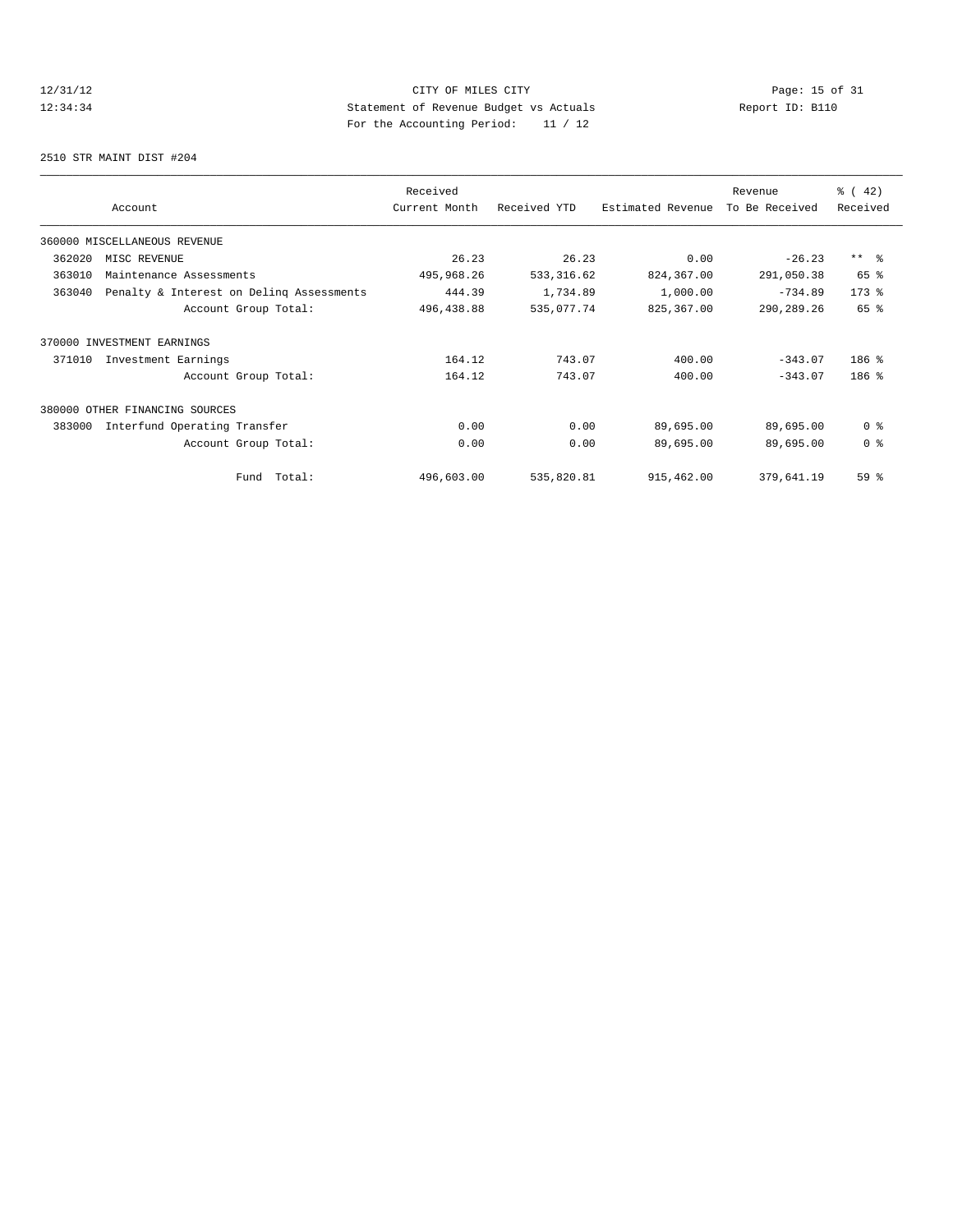# 12/31/12 Page: 16 of 31 12:34:34 Statement of Revenue Budget vs Actuals Report ID: B110<br>Report ID: B110 For the Accounting Period: 11 / 12

2520 STR MAINT DIST #205

| Account |                                          | Received      |              |                   | Revenue<br>To Be Received | % (42)          |
|---------|------------------------------------------|---------------|--------------|-------------------|---------------------------|-----------------|
|         |                                          | Current Month | Received YTD | Estimated Revenue |                           | Received        |
|         | 360000 MISCELLANEOUS REVENUE             |               |              |                   |                           |                 |
| 362020  | MISC REVENUE                             | 6.55          | 6.55         | 0.00              | $-6.55$                   | $***$ 8         |
| 363010  | Maintenance Assessments                  | 158,525.08    | 176, 143.34  | 236,245.00        | 60,101.66                 | 75 %            |
| 363040  | Penalty & Interest on Deling Assessments | 135.11        | 674.16       | 1,000.00          | 325.84                    | 67 <sup>°</sup> |
|         | Account Group Total:                     | 158,666.74    | 176,824.05   | 237, 245.00       | 60,420.95                 | 75 %            |
|         | 370000 INVESTMENT EARNINGS               |               |              |                   |                           |                 |
| 371010  | Investment Earnings                      | 20.94         | 103.81       | 400.00            | 296.19                    | $26$ %          |
|         | Account Group Total:                     | 20.94         | 103.81       | 400.00            | 296.19                    | 26%             |
|         | 380000 OTHER FINANCING SOURCES           |               |              |                   |                           |                 |
| 383000  | Interfund Operating Transfer             | 0.00          | 0.00         | 89,695.00         | 89,695.00                 | 0 <sup>8</sup>  |
|         | Account Group Total:                     | 0.00          | 0.00         | 89,695.00         | 89,695.00                 | 0 <sup>8</sup>  |
|         | Fund Total:                              | 158,687.68    | 176,927.86   | 327,340.00        | 150,412.14                | 54%             |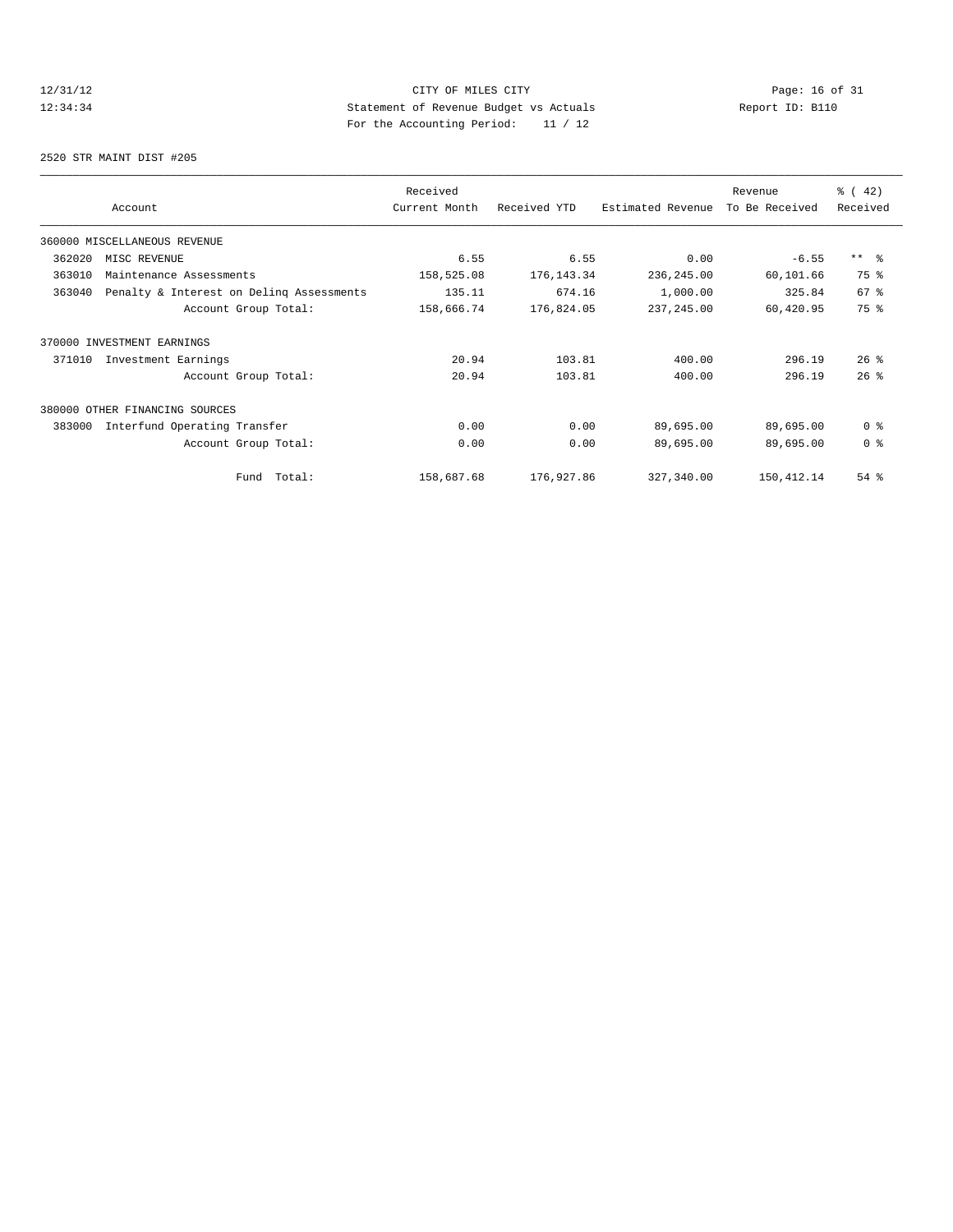# 12/31/12 CITY OF MILES CITY<br>12:34:34 Page: 17 of 31<br>12:34:34 Statement of Revenue Budget vs Actuals<br>11/12<br>12/12<br>12/12 12:34:34 Statement of Revenue Budget vs Actuals Report ID: B110 For the Accounting Period: 11 / 12

2540 STR MAINT DIST#207-(MILESTOWN ESTATES)

|        |                                          | Received      |              |                   | Revenue        | $\frac{1}{6}$ ( 42) |
|--------|------------------------------------------|---------------|--------------|-------------------|----------------|---------------------|
|        | Account                                  | Current Month | Received YTD | Estimated Revenue | To Be Received | Received            |
|        | 360000 MISCELLANEOUS REVENUE             |               |              |                   |                |                     |
| 363010 | Maintenance Assessments                  | 2,943.36      | 3,483.46     | 4,138.00          | 654.54         | 84 %                |
| 363040 | Penalty & Interest on Deling Assessments | 0.00          | 34.20        | 0.00              | $-34.20$       | $***$ $ -$          |
|        | Account Group Total:                     | 2,943.36      | 3,517.66     | 4,138.00          | 620.34         | 85 <sup>8</sup>     |
| 370000 | INVESTMENT EARNINGS                      |               |              |                   |                |                     |
| 371010 | Investment Earnings                      | 0.20          | 1.17         | 0.00              | $-1.17$        | $***$ 8             |
|        | Account Group Total:                     | 0.20          | 1.17         | 0.00              | $-1.17$        | $***$ $\approx$     |
|        | Fund Total:                              | 2,943.56      | 3,518.83     | 4,138.00          | 619.17         | 85 <sup>8</sup>     |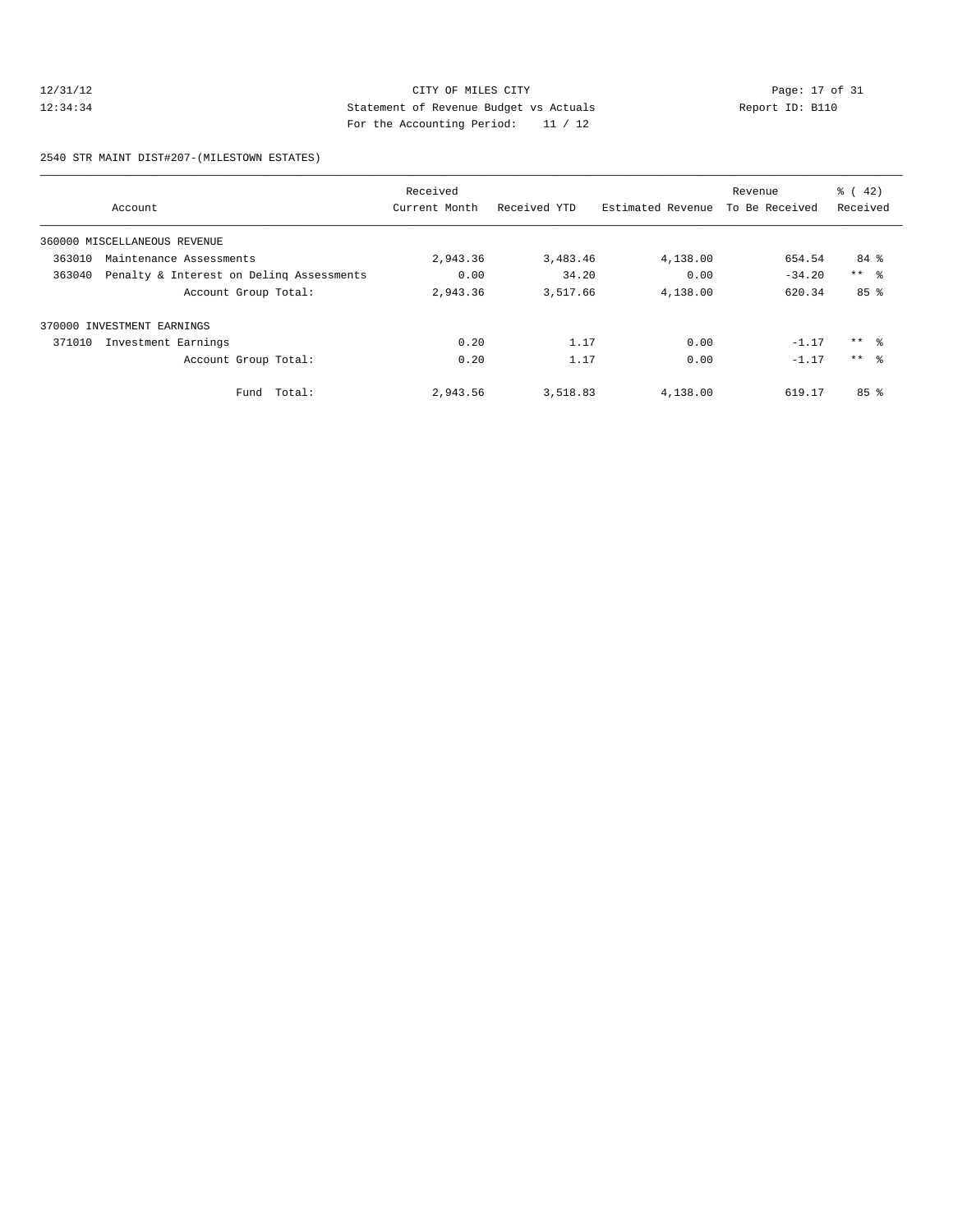# 12/31/12 CITY OF MILES CITY<br>12:34:34 Page: 18 of 31<br>12:34:34 Statement of Revenue Budget vs Actuals<br>For the Accounting Dominal: 11/12 12:34:34 Statement of Revenue Budget vs Actuals Report ID: B110 For the Accounting Period: 11 / 12

### 2701 Fire Grants

| Account                      | Received<br>Current Month | Received YTD | Estimated Revenue To Be Received | Revenue  | $\frac{1}{6}$ (42)<br>Received |
|------------------------------|---------------------------|--------------|----------------------------------|----------|--------------------------------|
| 360000 MISCELLANEOUS REVENUE |                           |              |                                  |          |                                |
| 365040<br>DONATIONS-FIRE/AMB | 0.00                      | 0.00         | 5,250.00                         | 5,250.00 | 0 %                            |
| Account Group Total:         | 0.00                      | 0.00         | 5,250.00                         | 5,250.00 | 0 <sup>8</sup>                 |
| Fund Total:                  | 0.00                      | 0.00         | 5,250.00                         | 5,250.00 | 0 %                            |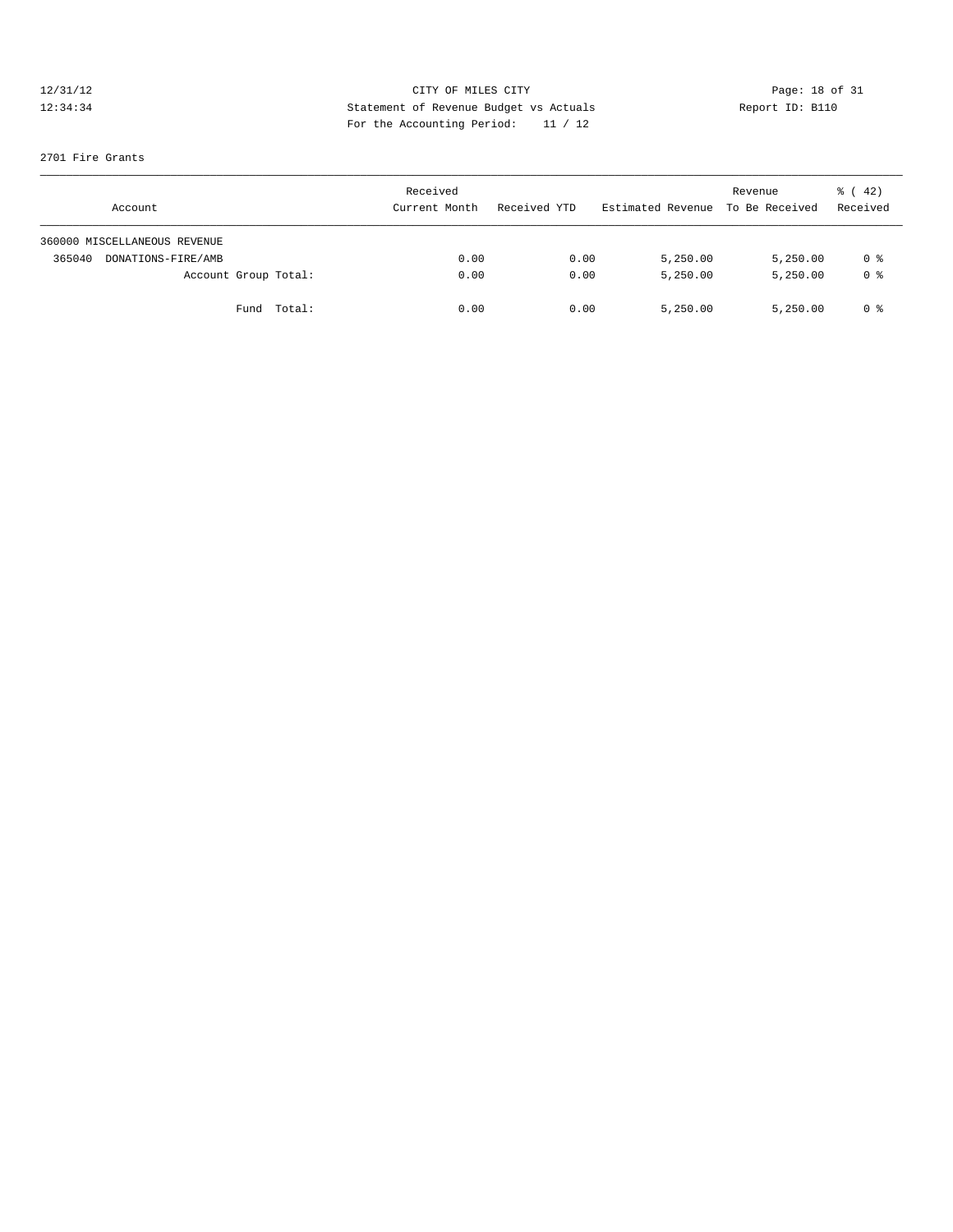# 12/31/12 Page: 19 of 31 12:34:34 Statement of Revenue Budget vs Actuals Report ID: B110<br>Report ID: B110 For the Accounting Period: 11 / 12

2820 GAS TAX

| Account                              | Received<br>Current Month | Received YTD | Estimated Revenue | Revenue<br>To Be Received | $\frac{1}{6}$ (42)<br>Received |
|--------------------------------------|---------------------------|--------------|-------------------|---------------------------|--------------------------------|
| 330000 INTERGOVERNMENTAL REVENUES    |                           |              |                   |                           |                                |
| Gasoline Tax Apportionment<br>335040 | 15, 105.45                | 75,527.26    | 181,265.00        | 105,737.74                | $42$ %                         |
| Account Group Total:                 | 15, 105.45                | 75,527.26    | 181,265.00        | 105,737.74                | $42*$                          |
| Fund Total:                          | 15,105.45                 | 75,527.26    | 181,265.00        | 105,737.74                | $42*$                          |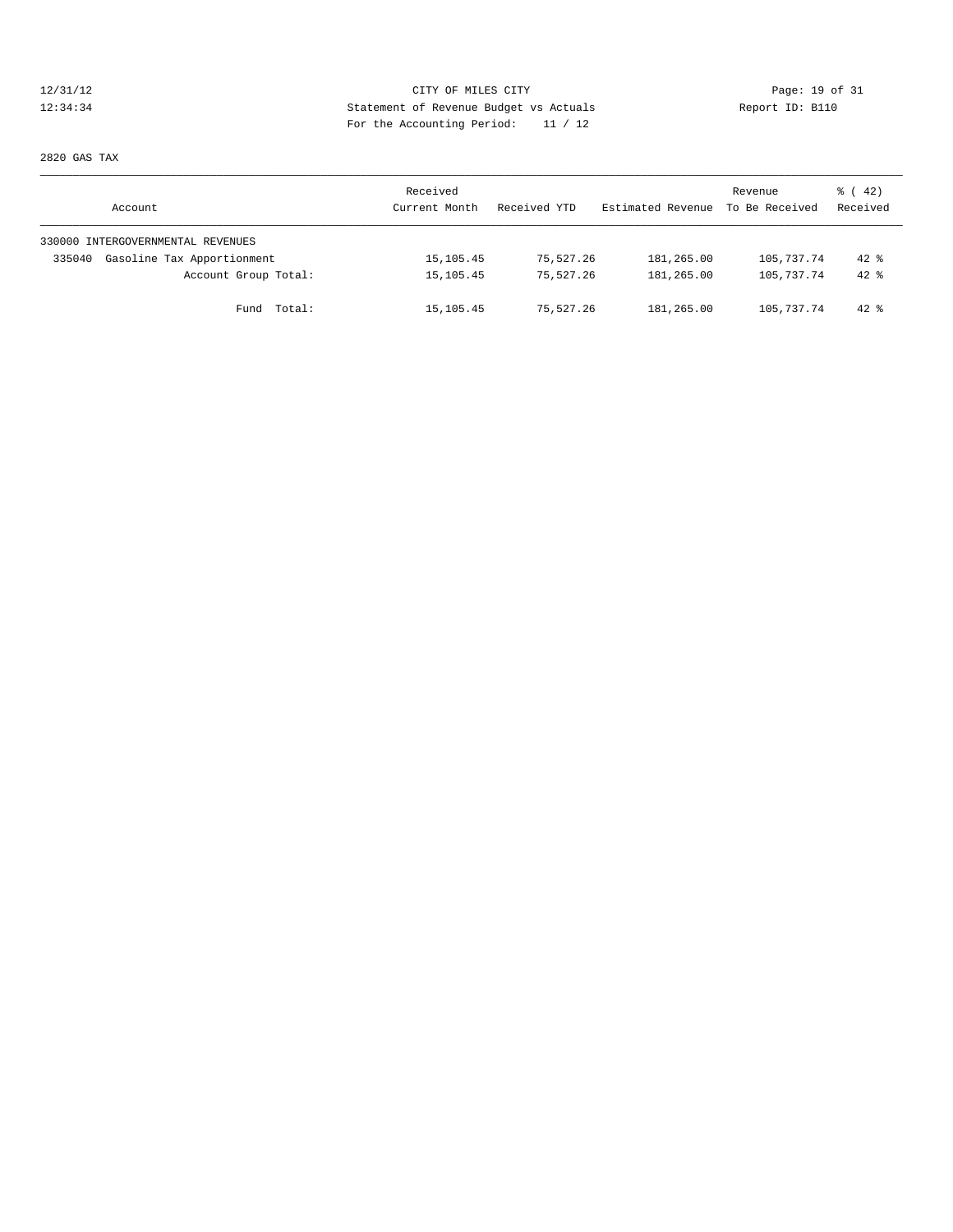# 12/31/12 CITY OF MILES CITY<br>12:34:34 Page: 20 of 31<br>12:34:34 Statement of Revenue Budget vs Actuals<br>12:34:34 Report ID: B110 12:34:34 Statement of Revenue Budget vs Actuals Report ID: B110 For the Accounting Period: 11 / 12

### 2850 911 EMERGENCY

|        |                                   |        | Received      |              |                   | Revenue        | $\frac{1}{6}$ (42) |
|--------|-----------------------------------|--------|---------------|--------------|-------------------|----------------|--------------------|
|        | Account                           |        | Current Month | Received YTD | Estimated Revenue | To Be Received | Received           |
|        | 330000 INTERGOVERNMENTAL REVENUES |        |               |              |                   |                |                    |
| 335080 | Basic 911 Funds                   |        | 0.00          | 16,190.30    | 65,244.00         | 49,053.70      | $25$ $\frac{6}{5}$ |
| 335081 | Enhanced 911 Funds                |        | 0.00          | 16,318.30    | 65,244.00         | 48,925.70      | $25$ %             |
| 335082 | 911 - WIRELESS FUNDS              |        | 0.00          | 19,448.77    | 78,217.00         | 58,768.23      | $25$ $%$           |
|        | Account Group Total:              |        | 0.00          | 51,957.37    | 208,705.00        | 156,747.63     | $25$ $%$           |
|        | 370000 INVESTMENT EARNINGS        |        |               |              |                   |                |                    |
| 371010 | Investment Earnings               |        | 14.66         | 55.63        | 200.00            | 144.37         | $28$ $%$           |
|        | Account Group Total:              |        | 14.66         | 55.63        | 200.00            | 144.37         | $28$ $%$           |
|        | Fund                              | Total: | 14.66         | 52,013.00    | 208,905.00        | 156,892.00     | $25$ $%$           |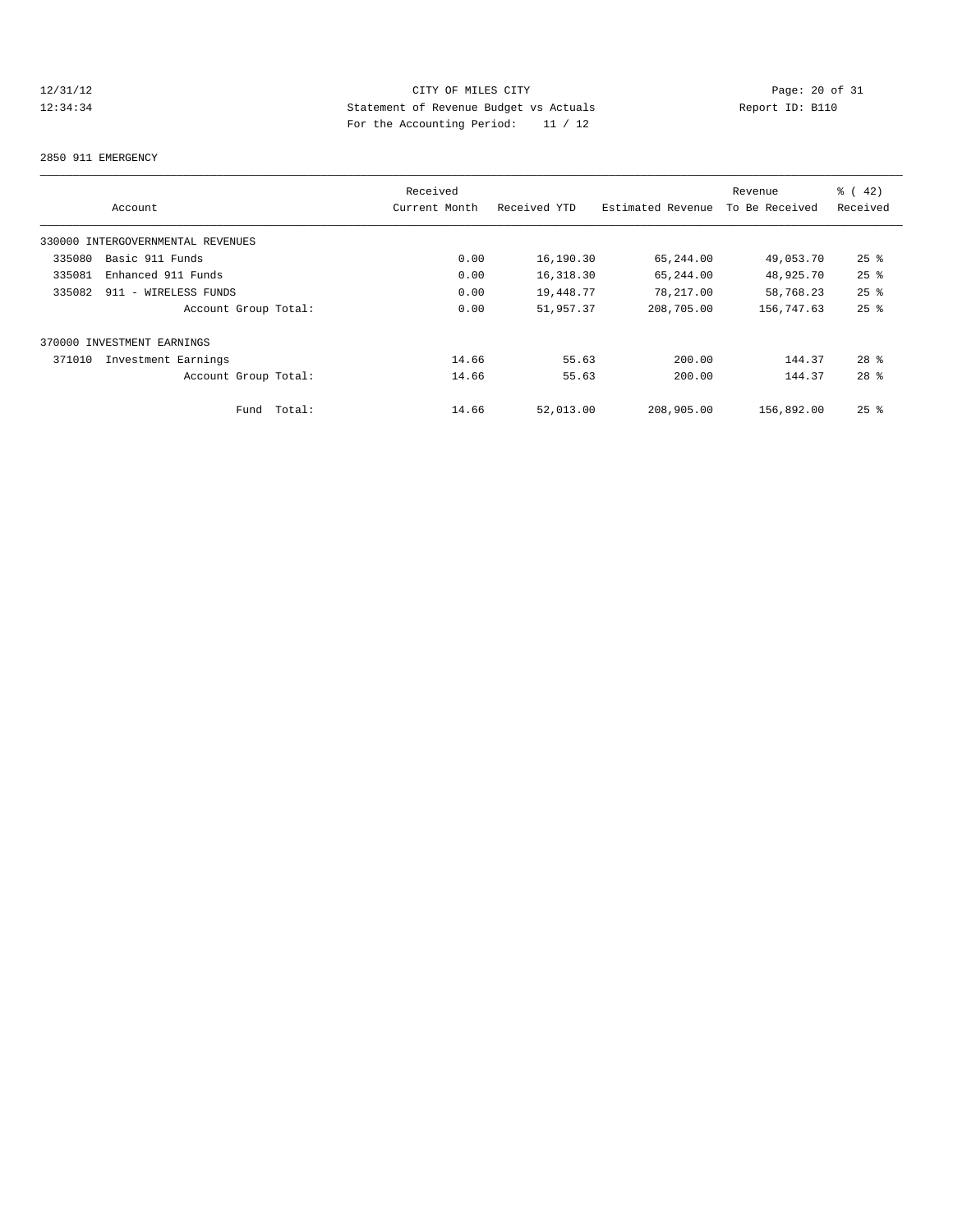# 12/31/12 Page: 21 of 31 12:34:34 Statement of Revenue Budget vs Actuals Report ID: B110<br>Report ID: B110 For the Accounting Period: 11 / 12

#### 2880 LIBRARY GRANTS

|        | Account                           | Received<br>Current Month | Received YTD | Estimated Revenue | Revenue<br>To Be Received | $\frac{1}{6}$ ( 42)<br>Received |
|--------|-----------------------------------|---------------------------|--------------|-------------------|---------------------------|---------------------------------|
|        | 330000 INTERGOVERNMENTAL REVENUES |                           |              |                   |                           |                                 |
| 334100 | Library - State Aid               | 0.00                      | 1,402.71     | 1,519.00          | 116.29                    | $92*$                           |
| 334101 | HB#193-Interlibrary Loan Reimb    | 0.00                      | 3.000.00     | 2,500.00          | $-500.00$                 | $120*$                          |
| 334105 | Sagebrush Fed/Coal Sev Tax        | 0.00                      | 5,417.30     | 5,354.00          | $-63.30$                  | $101$ %                         |
|        | Account Group Total:              | 0.00                      | 9,820.01     | 9,373.00          | $-447.01$                 | $105$ %                         |
|        | Total:<br>Fund                    | 0.00                      | 9,820.01     | 9,373.00          | $-447.01$                 | $105$ %                         |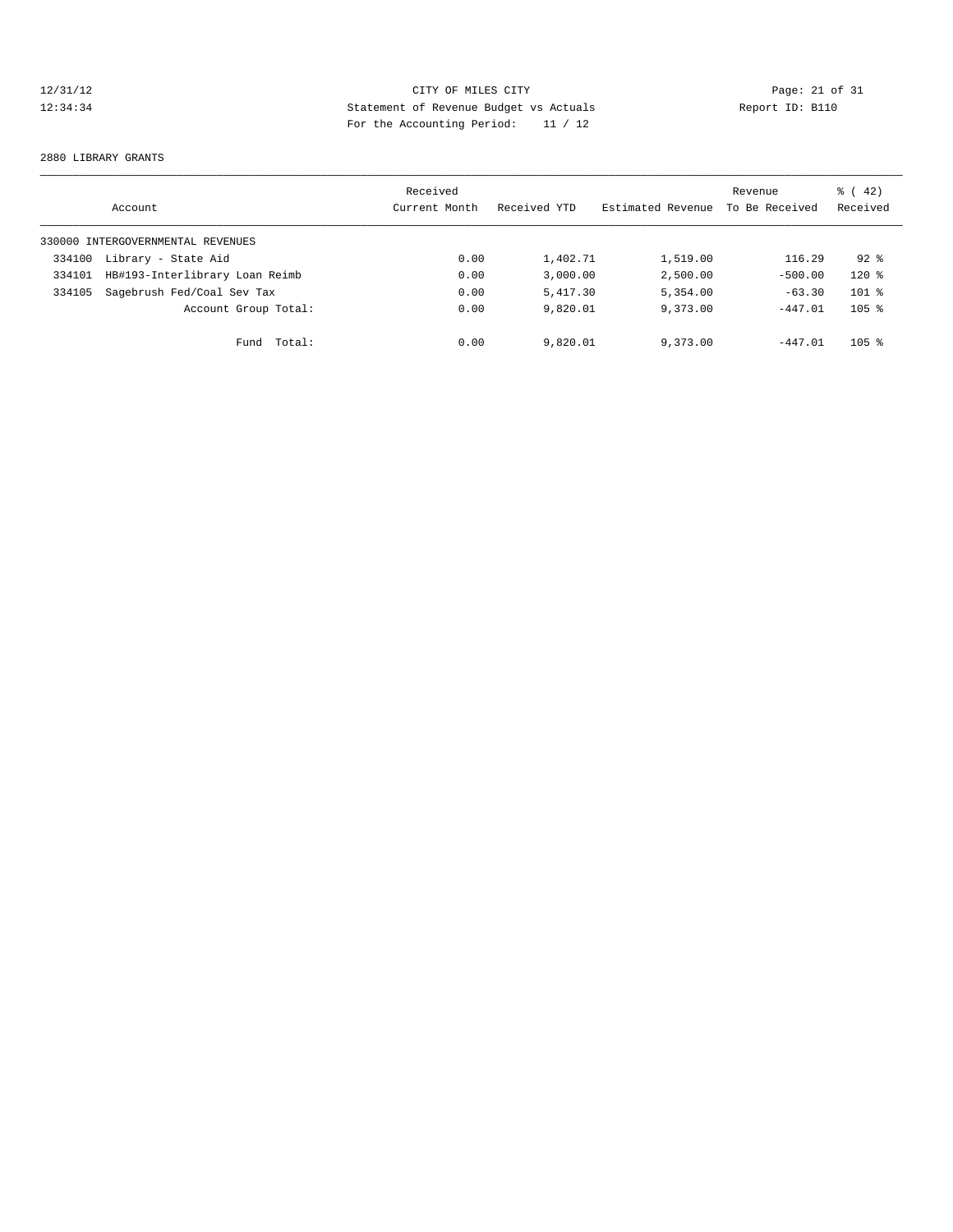# 12/31/12 CITY OF MILES CITY<br>12:34:34 Page: 22 of 31<br>12:34:34 Statement of Revenue Budget vs Actuals<br>For the Accounting Dominal: 11/12 12:34:34 Statement of Revenue Budget vs Actuals Report ID: B110 For the Accounting Period: 11 / 12

2935 Historic Preservation

|                                        | Received      |              |                   | Revenue        | $\frac{1}{6}$ (42) |
|----------------------------------------|---------------|--------------|-------------------|----------------|--------------------|
| Account                                | Current Month | Received YTD | Estimated Revenue | To Be Received | Received           |
| 330000<br>INTERGOVERNMENTAL REVENUES   |               |              |                   |                |                    |
| 334000<br>State Grants                 | 0.00          | 0.00         | 5,500.00          | 5,500.00       | 0 <sup>8</sup>     |
| Account Group Total:                   | 0.00          | 0.00         | 5,500.00          | 5,500.00       | 0 <sup>8</sup>     |
| 360000 MISCELLANEOUS REVENUE           |               |              |                   |                |                    |
| Contributions and Donations<br>365000  | 0.00          | 0.00         | 4,100.00          | 4,100.00       | 0 <sup>8</sup>     |
| Account Group Total:                   | 0.00          | 0.00         | 4,100.00          | 4,100.00       | 0 <sup>8</sup>     |
| 380000 OTHER FINANCING SOURCES         |               |              |                   |                |                    |
| Interfund Operating Transfer<br>383000 | 0.00          | 0.00         | 6,000.00          | 6,000.00       | 0 <sup>8</sup>     |
| Account Group Total:                   | 0.00          | 0.00         | 6,000.00          | 6,000.00       | 0 <sup>8</sup>     |
| Fund Total:                            | 0.00          | 0.00         | 15,600.00         | 15,600.00      | 0 <sup>8</sup>     |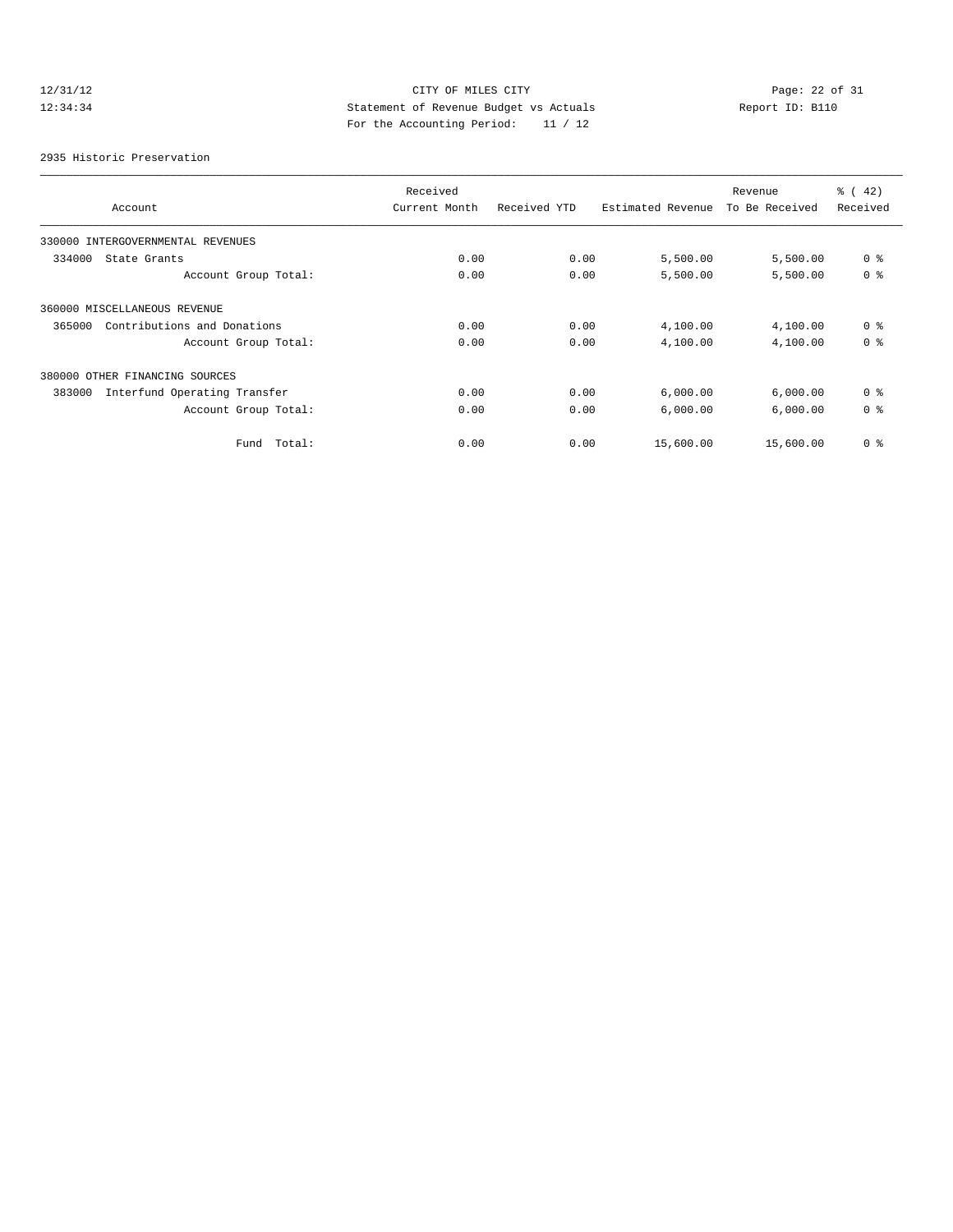# 12/31/12 CITY OF MILES CITY<br>12:34:34 Page: 23 of 31<br>12:34:34 Statement of Revenue Budget vs Actuals<br>12:34:34 Report ID: B110 12:34:34 Statement of Revenue Budget vs Actuals Report ID: B110 For the Accounting Period: 11 / 12

2985 RETIRED SENIOR VOLUNTEER PROG (RSVP)

|        | Account                           | Received<br>Current Month | Received YTD | Estimated Revenue | Revenue<br>To Be Received | $\frac{1}{6}$ (42)<br>Received |
|--------|-----------------------------------|---------------------------|--------------|-------------------|---------------------------|--------------------------------|
|        |                                   |                           |              |                   |                           |                                |
|        | 330000 INTERGOVERNMENTAL REVENUES |                           |              |                   |                           |                                |
| 331165 | RSVP FEDERAL GRANTS               | 0.00                      | 29,114.00    | 58,228.00         | 29,114.00                 | $50*$                          |
|        | Account Group Total:              | 0.00                      | 29,114.00    | 58,228.00         | 29,114.00                 | 50%                            |
|        | 360000 MISCELLANEOUS REVENUE      |                           |              |                   |                           |                                |
| 362020 | MISC REVENUE                      | 635.69                    | 5,765.71     | 10,000.00         | 4,234.29                  | $58*$                          |
| 365000 | Contributions and Donations       | 0.00                      | 194.00       | 2,746.00          | 2,552.00                  | 7 %                            |
|        | Account Group Total:              | 635.69                    | 5,959.71     | 12,746.00         | 6,786.29                  | 47.8                           |
|        | 370000 INVESTMENT EARNINGS        |                           |              |                   |                           |                                |
| 371010 | Investment Earnings               | 4.39                      | 13.98        | 0.00              | $-13.98$                  | $***$ $ -$                     |
|        | Account Group Total:              | 4.39                      | 13.98        | 0.00              | $-13.98$                  | $***$ $ -$                     |
|        | Fund Total:                       | 640.08                    | 35,087.69    | 70,974.00         | 35,886.31                 | $49*$                          |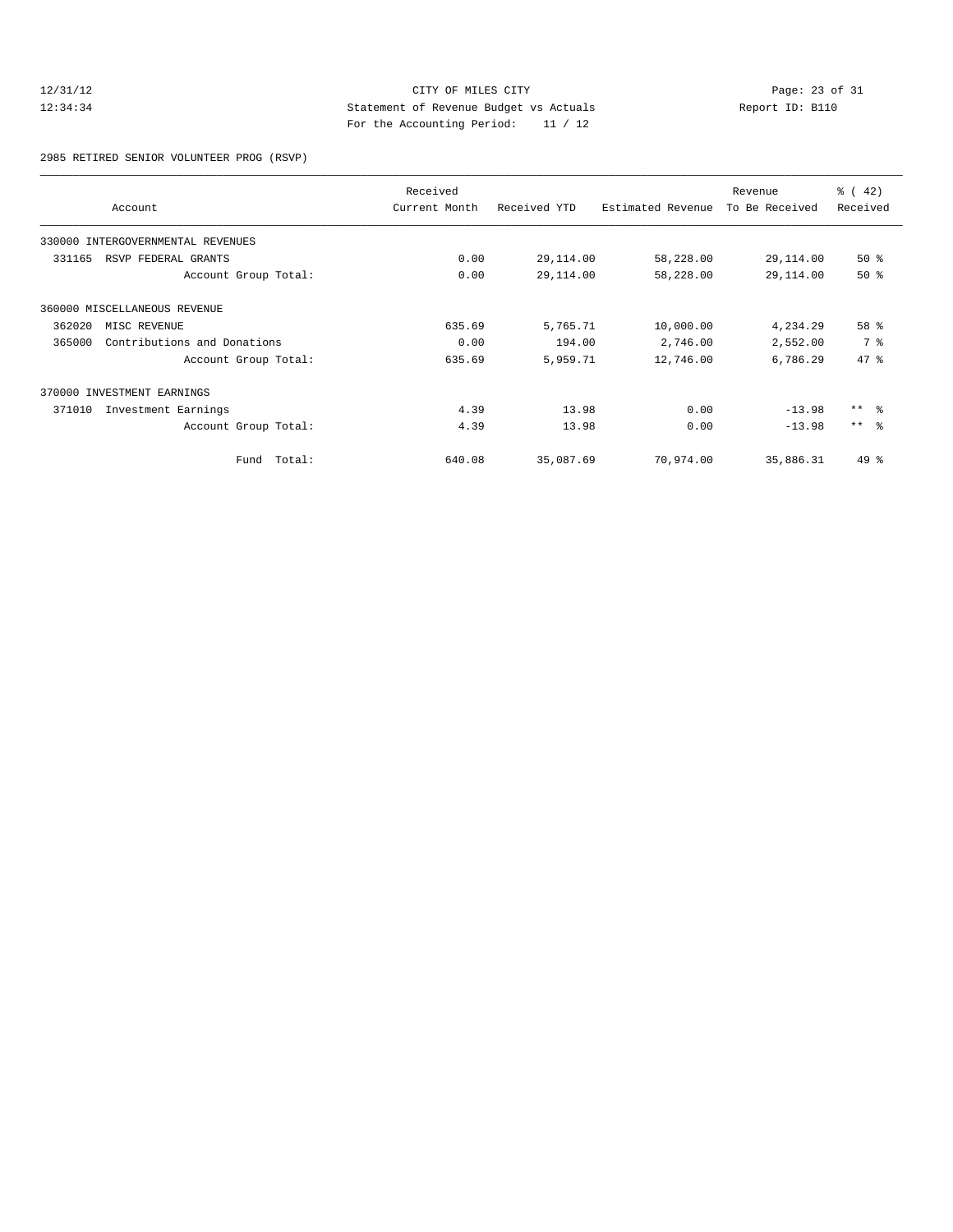# 12/31/12 Page: 24 of 31 12:34:34 Statement of Revenue Budget vs Actuals Report ID: B110 For the Accounting Period: 11 / 12

3300 Judgement & Losses-Power Settlement

|              | Account                                | Received<br>Current Month | Received YTD | Estimated Revenue To Be Received | Revenue  | $\frac{1}{6}$ ( 42)<br>Received |  |
|--------------|----------------------------------------|---------------------------|--------------|----------------------------------|----------|---------------------------------|--|
| 310000 TAXES |                                        |                           |              |                                  |          |                                 |  |
| 311010       | Real Property Taxes                    | 0.00                      | 11.81        | 0.00                             | $-11.81$ | $***$ %                         |  |
| 312000       | Penalty & Interest on Delinquent Taxes | 0.00                      | 4.24         | 0.00                             | $-4.24$  | $***$ %                         |  |
|              | Account Group Total:                   | 0.00                      | 16.05        | 0.00                             | $-16.05$ | $***$ $\approx$                 |  |
|              | Fund Total:                            | 0.00                      | 16.05        | 0.00                             | $-16.05$ | $***$ %                         |  |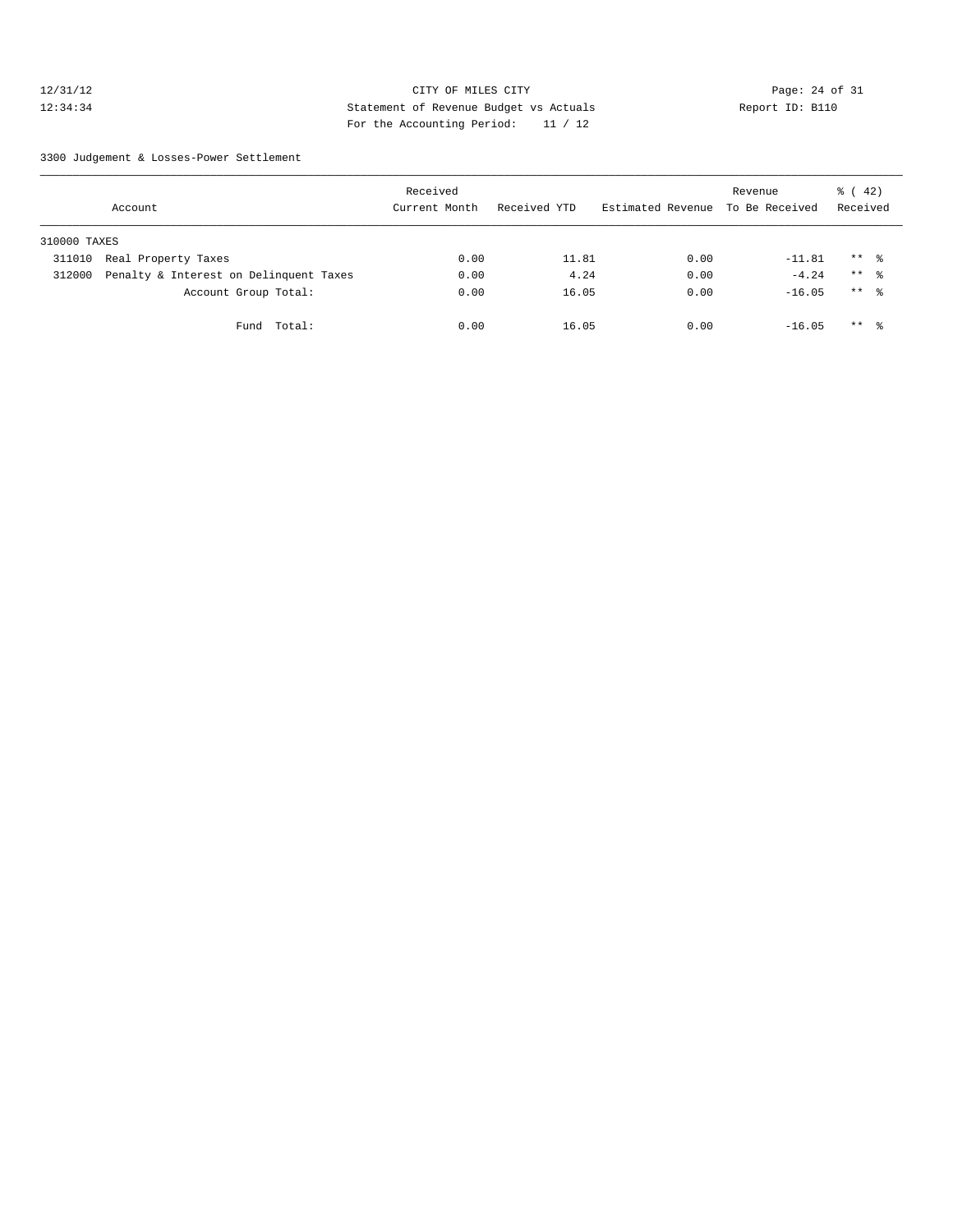# 12/31/12 Page: 25 of 31 12:34:34 Statement of Revenue Budget vs Actuals Report ID: B110 For the Accounting Period: 11 / 12

4000 General Fund Capitol Improvement Fund

| Account                       | Received<br>Current Month | Received YTD | Estimated Revenue To Be Received | Revenue   | $\frac{1}{6}$ (42)<br>Received |
|-------------------------------|---------------------------|--------------|----------------------------------|-----------|--------------------------------|
| 370000 INVESTMENT EARNINGS    |                           |              |                                  |           |                                |
| Investment Earnings<br>371010 | 60.97                     | 215.46       | 0.00                             | $-215.46$ | $***$ $\frac{6}{3}$            |
| Account Group Total:          | 60.97                     | 215.46       | 0.00                             | $-215.46$ | $***$ 8                        |
| Fund Total:                   | 60.97                     | 215.46       | 0.00                             | $-215.46$ | $***$ $\frac{6}{3}$            |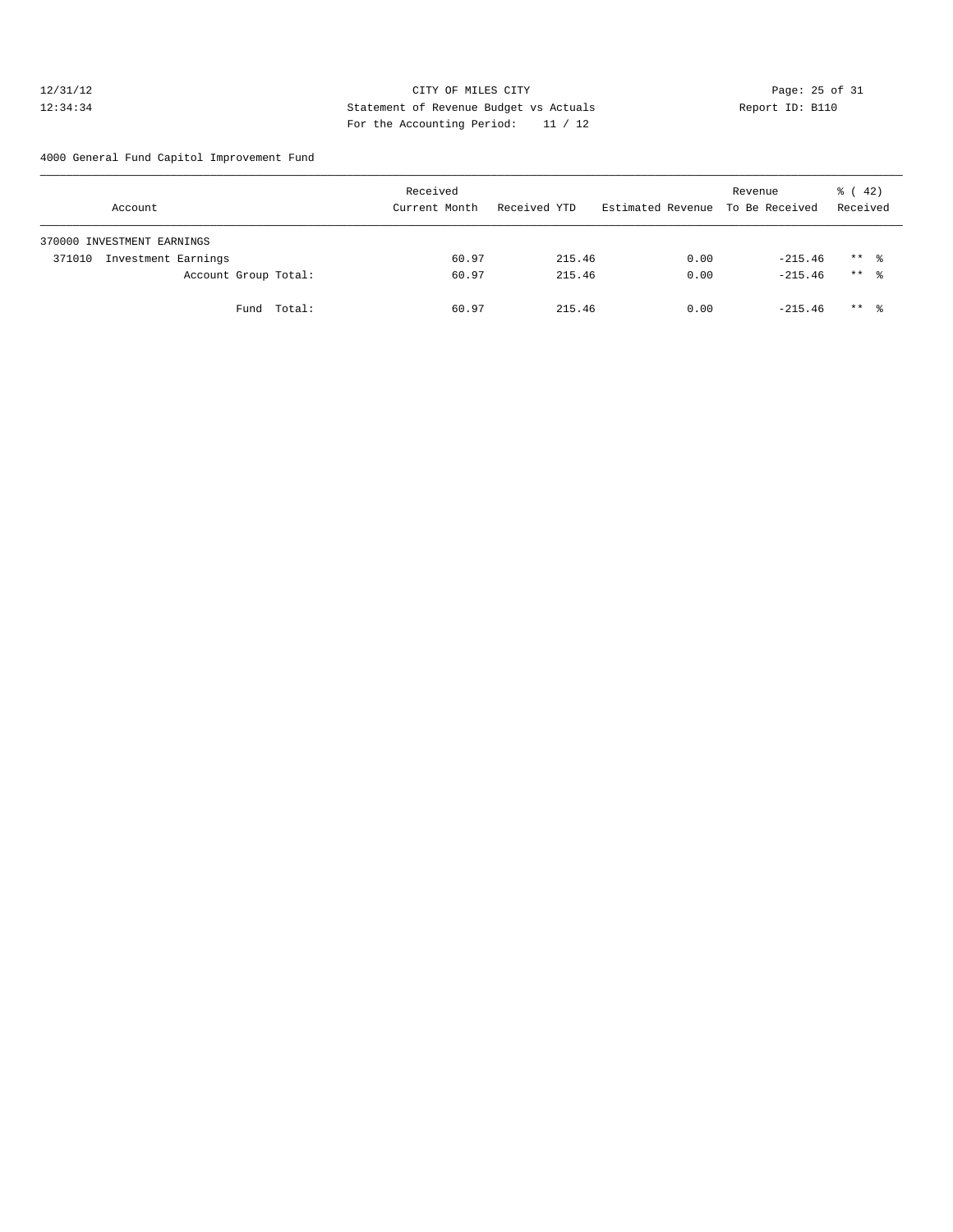# 12/31/12 Page: 26 of 31 12:34:34 Statement of Revenue Budget vs Actuals Report ID: B110 For the Accounting Period: 11 / 12

4060 CAPITAL IMPROV-PUBLIC WORKS

|        | Account                            | Received<br>Current Month | Received YTD         | Estimated Revenue | Revenue<br>To Be Received | % (42)<br>Received   |
|--------|------------------------------------|---------------------------|----------------------|-------------------|---------------------------|----------------------|
|        | 320000 LICENSES AND PERMITS        |                           |                      |                   |                           |                      |
| 323040 | Other Miscellaneous Permits        | 150.00                    |                      | 2,500.00          |                           | $51$ $%$             |
|        | Account Group Total:               | 150.00                    | 1,265.00<br>1,265.00 | 2,500.00          | 1,235.00<br>1,235.00      | $51$ $%$             |
|        |                                    |                           |                      |                   |                           |                      |
|        | 340000 Charges for Services        |                           |                      |                   |                           |                      |
|        | 343014 Street Cleaning             | 0.00                      | 0.00                 | 8,490.00          | 8,490.00                  | 0 <sup>8</sup>       |
| 343016 | Prkg Vio/Off Str-Impnd Fees        | 360.00                    | 746.50               | 500.00            | $-246.50$                 | $149*$               |
| 343018 | Sale of Street & Roadway Materials | 0.00                      | 2,824.25             | 0.00              | $-2,824.25$               | $***$ $ \frac{6}{9}$ |
|        | Account Group Total:               | 360.00                    | 3,570.75             | 8,990.00          | 5,419.25                  | $40*$                |
|        | 360000 MISCELLANEOUS REVENUE       |                           |                      |                   |                           |                      |
| 362020 | MISC REVENUE                       | 0.00                      | 161.00               | 0.00              | $-161.00$                 | $***$<br>ം ക         |
| 367000 | Sale of Junk or Salvage            | 500.00                    | 1,010.00             | 0.00              | $-1,010.00$               | $\star\star$<br>ം ക  |
|        | Account Group Total:               | 500.00                    | 1,171.00             | 0.00              | $-1, 171.00$              | $***$ $\frac{6}{6}$  |
|        | 370000 INVESTMENT EARNINGS         |                           |                      |                   |                           |                      |
| 371010 | Investment Earnings                | 19.65                     | 79.48                | 0.00              | $-79.48$                  | $***$<br>- 옹         |
|        | Account Group Total:               | 19.65                     | 79.48                | 0.00              | $-79.48$                  | $***$ $\approx$      |
|        | 380000 OTHER FINANCING SOURCES     |                           |                      |                   |                           |                      |
| 383000 | Interfund Operating Transfer       | 0.00                      | 0.00                 | 20,000.00         | 20,000.00                 | 0 <sup>8</sup>       |
|        | Account Group Total:               | 0.00                      | 0.00                 | 20,000.00         | 20,000.00                 | 0 <sup>8</sup>       |
|        | Fund Total:                        | 1,029.65                  | 6,086.23             | 31,490.00         | 25,403.77                 | 19 <sup>8</sup>      |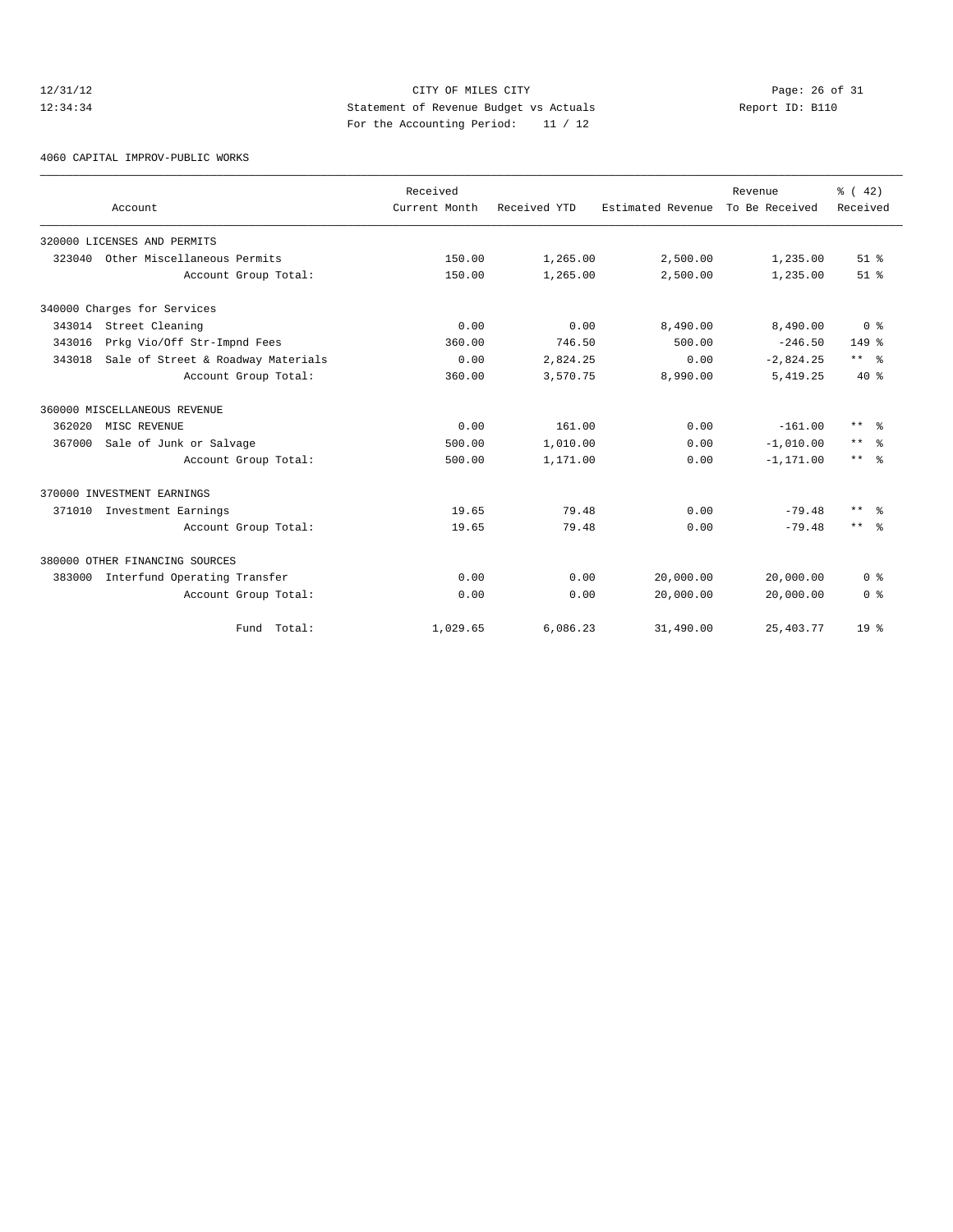# 12/31/12 Page: 27 of 31 12:34:34 Statement of Revenue Budget vs Actuals Report ID: B110 For the Accounting Period: 11 / 12

## 5210 WATER UTILITY

|        |                                           | Received      |              |                                  | Revenue       | % (42)                |
|--------|-------------------------------------------|---------------|--------------|----------------------------------|---------------|-----------------------|
|        | Account                                   | Current Month | Received YTD | Estimated Revenue To Be Received |               | Received              |
|        | 330000 INTERGOVERNMENTAL REVENUES         |               |              |                                  |               |                       |
| 331075 | DEO Grant-EECBG Interface Grant           | 0.00          | 48,400.00    | 0.00                             | $-48, 400.00$ | $\star$ $\star$<br>ွေ |
|        | Account Group Total:                      | 0.00          | 48,400.00    | 0.00                             | $-48, 400.00$ | $***$<br>- 옹          |
|        | 340000 Charges for Services               |               |              |                                  |               |                       |
| 341075 | Serv/Cnty-Interlocal Agmt                 | 0.00          | 0.00         | 3,764.00                         | 3,764.00      | 0 <sup>8</sup>        |
| 343021 | Metered Water Sales                       | 134,026.75    | 1,180,621.48 | 1,950,000.00                     | 769, 378.52   | $61$ $%$              |
| 343022 | Unmetered Water Sales/Chrgoffs            | 80.61         | 276.04       | 1,000.00                         | 723.96        | 28 <sup>8</sup>       |
| 343023 | Bulk Water Sales                          | 22.57         | 824.69       | 4,000.00                         | 3,175.31      | $21$ %                |
| 343024 | Sales of Water Materials & Supplies       | 75.00         | 143.83       | 0.00                             | $-143.83$     | $***$ $ -$            |
| 343025 | Hookup Fee                                | 0.00          | 6,000.00     | 12,000.00                        | 6,000.00      | 50%                   |
| 343026 | Water Install/Tap Chrgs/Labor             | 0.00          | 720.00       | 8,000.00                         | 7,280.00      | 9 <sup>8</sup>        |
| 343027 | Chg for Wtr Dept. Serv                    | 108.00        | 252.00       | 500.00                           | 248.00        | 50%                   |
| 343029 | Curb Stop Replacement Fee                 | 3,517.00      | 17,918.61    | 41,880.00                        | 23,961.39     | 43.8                  |
|        | Account Group Total:                      | 137,829.93    | 1,206,756.65 | 2,021,144.00                     | 814, 387.35   | 60 %                  |
|        | 360000 MISCELLANEOUS REVENUE              |               |              |                                  |               |                       |
| 362020 | MISC REVENUE                              | 21.20         | 21.20        | 0.00                             | $-21.20$      | $\star\star$          |
| 362040 | \$2.00 State Assessment Fee               | 0.00          | $-4.00$      | 0.00                             | 4.00          | $\star$ $\star$       |
| 366050 | Sale of Junk/Salvage-PD cars              | 0.00          | 4,570.00     | 0.00                             | $-4,570.00$   | $***$<br>2            |
| 366060 | Misc - MDU Refund                         | 0.00          | 11,250.00    | 0.00                             | $-11, 250.00$ | $***$ %               |
| 367000 | Sale of Junk or Salvage                   | 0.00          | 0.00         | 250.00                           | 250.00        | 0 %                   |
|        | Account Group Total:                      | 21.20         | 15,837.20    | 250.00                           | $-15,587.20$  | $***$ %               |
|        | 370000 INVESTMENT EARNINGS                |               |              |                                  |               |                       |
|        | 371010 Investment Earnings                | 1,031.14      | 4,024.78     | 6,000.00                         | 1,975.22      | 67 <sup>8</sup>       |
|        | Account Group Total:                      | 1,031.14      | 4,024.78     | 6,000.00                         | 1,975.22      | 67 <sup>8</sup>       |
|        | 380000 OTHER FINANCING SOURCES            |               |              |                                  |               |                       |
|        | 381070 Proceeds from Notes/Loans/Intercap | 0.00          | 0.00         | 19,788.00                        | 19,788.00     | 0 %                   |
|        | Account Group Total:                      | 0.00          | 0.00         | 19,788.00                        | 19,788.00     | 0 <sup>8</sup>        |
|        | Fund Total:                               | 138,882.27    | 1,275,018.63 | 2,047,182.00                     | 772,163.37    | 62 %                  |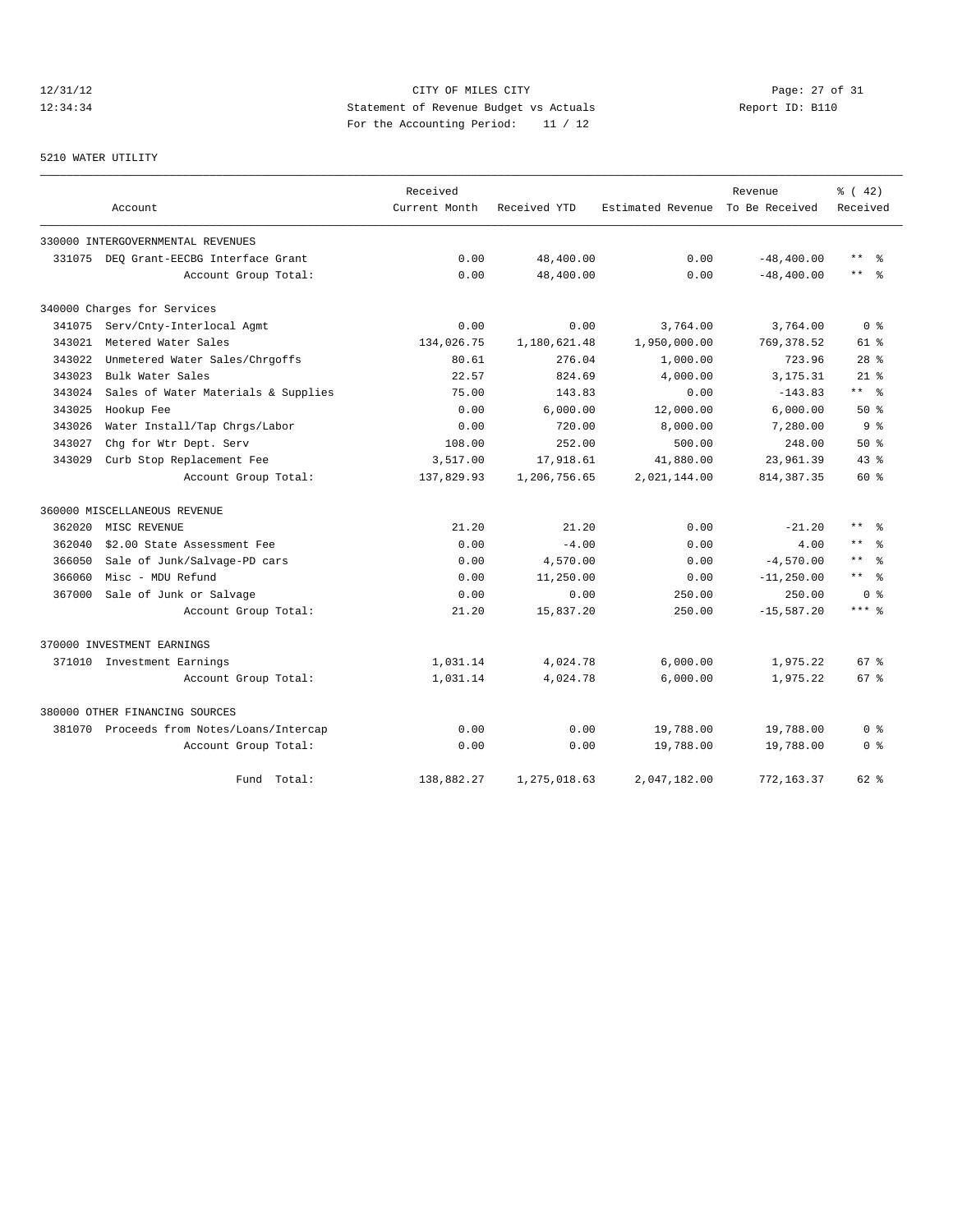# 12/31/12 Page: 28 of 31 12:34:34 Statement of Revenue Budget vs Actuals Report ID: B110<br>Report ID: B110 For the Accounting Period: 11 / 12

## 5310 SEWER UTILITY

|        |                                           | Received      |              |                                  | Revenue        | % (42)          |
|--------|-------------------------------------------|---------------|--------------|----------------------------------|----------------|-----------------|
|        | Account                                   | Current Month | Received YTD | Estimated Revenue To Be Received |                | Received        |
|        | 330000 INTERGOVERNMENTAL REVENUES         |               |              |                                  |                |                 |
|        | 331991 Federal Stimulus                   | 0.00          | 0.00         | 300,000.00                       | 300,000.00     | 0 <sup>8</sup>  |
|        | Account Group Total:                      | 0.00          | 0.00         | 300,000.00                       | 300,000.00     | 0 <sup>8</sup>  |
|        | 340000 Charges for Services               |               |              |                                  |                |                 |
| 341075 | Serv/Cnty-Interlocal Agmt                 | 0.00          | 0.00         | 1,500.00                         | 1,500.00       | 0 <sup>8</sup>  |
| 343031 | Sewer Service Charges                     | 90,104.64     | 430,662.18   | 1,028,304.00                     | 597,641.82     | $42$ %          |
| 343032 | Sewer Installation Charges/Chrgoffs       | 80.60         | 276.01       | 1,200.00                         | 923.99         | $23$ $%$        |
| 343033 | Hookup Fee                                | 0.00          | 2.400.00     | 12,000.00                        | 9.600.00       | $20*$           |
| 343034 | Treatment Facilities Fees                 | 100.00        | 1,280.00     | 3,000.00                         | 1,720.00       | 43.8            |
| 343036 | Miscellaneous Sewer Revenue (Labor)       | 65.00         | 2,040.00     | 1,500.00                         | $-540.00$      | $136$ %         |
| 343037 | Baker Road Etc.                           | 665.79        | 3, 441.21    | 8,000.00                         | 4,558.79       | 43.8            |
| 343038 | RURAL SWR DIST #1                         | 0.00          | 0.00         | 22,000.00                        | 22,000.00      | 0 <sup>8</sup>  |
|        | Account Group Total:                      | 91,016.03     | 440,099.40   | 1,077,504.00                     | 637,404.60     | 41.8            |
|        | 360000 MISCELLANEOUS REVENUE              |               |              |                                  |                |                 |
| 361010 | Land Rental                               | 0.00          | 2,575.90     | 2,500.00                         | $-75.90$       | $103*$          |
| 362000 | Insurance Proceeds                        | 0.00          | 1,445.19     | 0.00                             | $-1, 445.19$   | $***$ $ -$      |
| 362020 | MISC REVENUE                              | 0.00          | 0.00         | 1,000.00                         | 1,000.00       | 0 <sup>8</sup>  |
|        | Account Group Total:                      | 0.00          | 4,021.09     | 3,500.00                         | $-521.09$      | $115*$          |
|        | 370000 INVESTMENT EARNINGS                |               |              |                                  |                |                 |
|        | 371010 Investment Earnings                | 654.39        | 2,779.36     | 3,500.00                         | 720.64         | 79 %            |
|        | Account Group Total:                      | 654.39        | 2,779.36     | 3,500.00                         | 720.64         | 79 %            |
|        | 380000 OTHER FINANCING SOURCES            |               |              |                                  |                |                 |
|        | 381070 Proceeds from Notes/Loans/Intercap | 0.00          | 0.00         | 1,510,000.00                     | 1,510,000.00   | 0 %             |
|        | Account Group Total:                      | 0.00          | 0.00         | 1,510,000.00                     | 1,510,000.00   | 0 <sup>8</sup>  |
|        | Total:<br>Fund                            | 91,670.42     | 446,899.85   | 2,894,504.00                     | 2, 447, 604.15 | 15 <sup>8</sup> |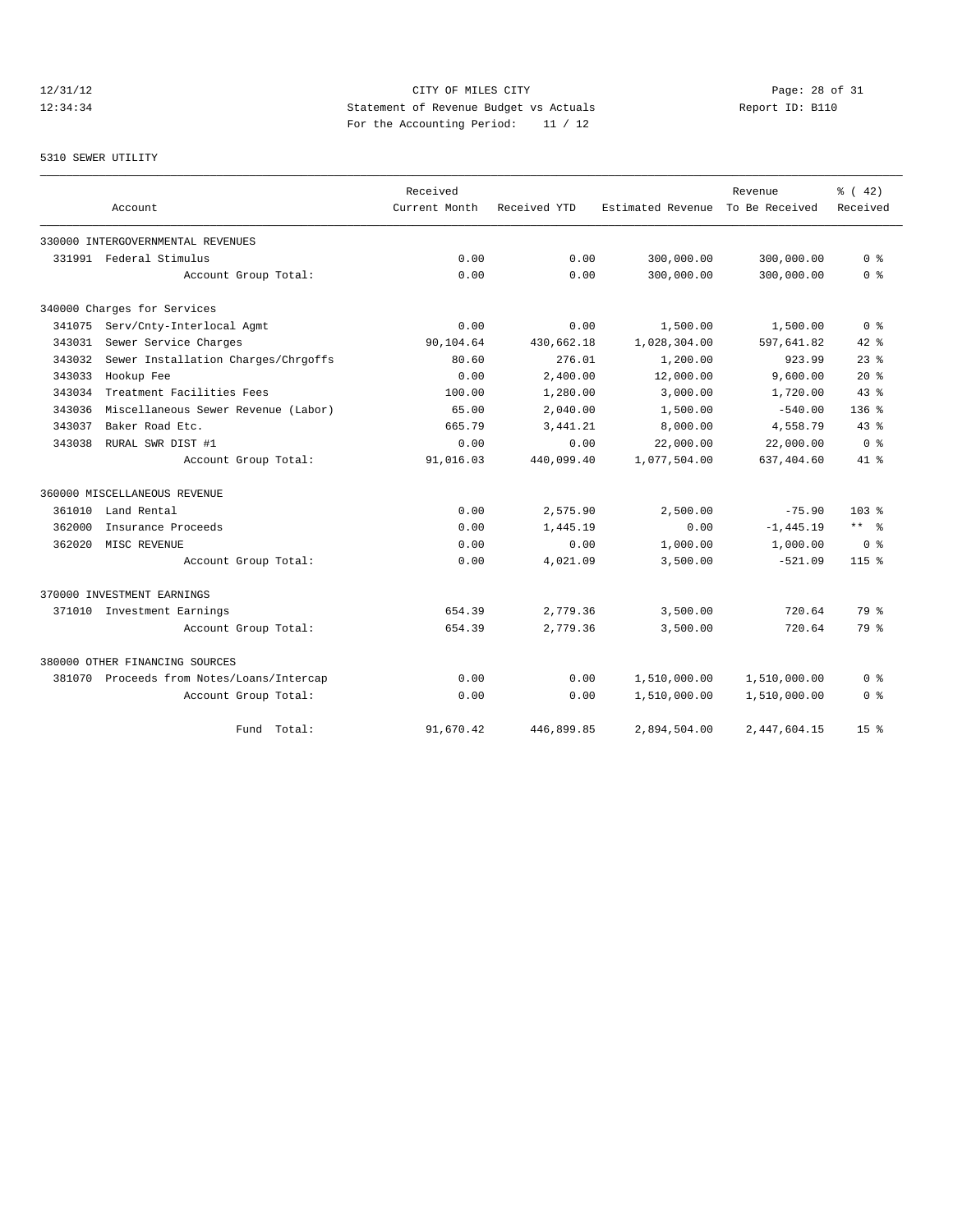# 12/31/12 Page: 29 of 31 12:34:34 Statement of Revenue Budget vs Actuals Report ID: B110 For the Accounting Period: 11 / 12

#### 5510 AMBULANCE FUND

|              |                                        | Received      |              |                   | Revenue        | % (42)          |
|--------------|----------------------------------------|---------------|--------------|-------------------|----------------|-----------------|
|              | Account                                | Current Month | Received YTD | Estimated Revenue | To Be Received | Received        |
| 310000 TAXES |                                        |               |              |                   |                |                 |
| 311010       | Real Property Taxes                    | 3, 355.87     | 3,590.48     | 6,500.00          | 2,909.52       | 55%             |
| 311020       | Personal Property Taxes                | 8.81          | 14.85        | 650.00            | 635.15         | 2 <sup>8</sup>  |
| 312000       | Penalty & Interest on Delinquent Taxes | 2.37          | 13.55        | 40.00             | 26.45          | $34$ $%$        |
|              | Account Group Total:                   | 3,367.05      | 3,618.88     | 7,190.00          | 3,571.12       | 50%             |
|              | 330000 INTERGOVERNMENTAL REVENUES      |               |              |                   |                |                 |
| 331040       | Medicaid Supplemental Program-State    | 6,832.44      | 6,832.44     | 3,700.00          | $-3, 132, 44$  | 185%            |
|              | Account Group Total:                   | 6,832.44      | 6,832.44     | 3,700.00          | $-3.132.44$    | 185%            |
|              | 340000 Charges for Services            |               |              |                   |                |                 |
| 341075       | Serv/Cnty-Interlocal Agmt              | 0.00          | 0.00         | 35,747.00         | 35,747.00      | 0 <sup>8</sup>  |
| 342026       | Ambulance Charges                      | 58,796.46     | 308,916.82   | 824,085.00        | 515, 168.18    | 37 <sup>8</sup> |
| 342027       | Ambulance Standby                      | 0.00          | 2,300.00     | 7,500.00          | 5,200.00       | 31.8            |
|              | Account Group Total:                   | 58,796.46     | 311,216.82   | 867, 332.00       | 556, 115.18    | 36 <sup>8</sup> |
|              | 360000 MISCELLANEOUS REVENUE           |               |              |                   |                |                 |
|              | 366010 Misc- From Charge off Accts     | 349.05        | 536.26       | 5,500.00          | 4,963.74       | $10*$           |
|              | Account Group Total:                   | 349.05        | 536.26       | 5,500.00          | 4,963.74       | $10*$           |
|              | 370000 INVESTMENT EARNINGS             |               |              |                   |                |                 |
| 371010       | Investment Earnings                    | 0.00          | 0.00         | 499.00            | 499.00         | 0 <sup>8</sup>  |
|              | Account Group Total:                   | 0.00          | 0.00         | 499.00            | 499.00         | 0 <sup>8</sup>  |
|              | Fund Total:                            | 69,345.00     | 322, 204.40  | 884, 221.00       | 562,016.60     | 36 <sup>8</sup> |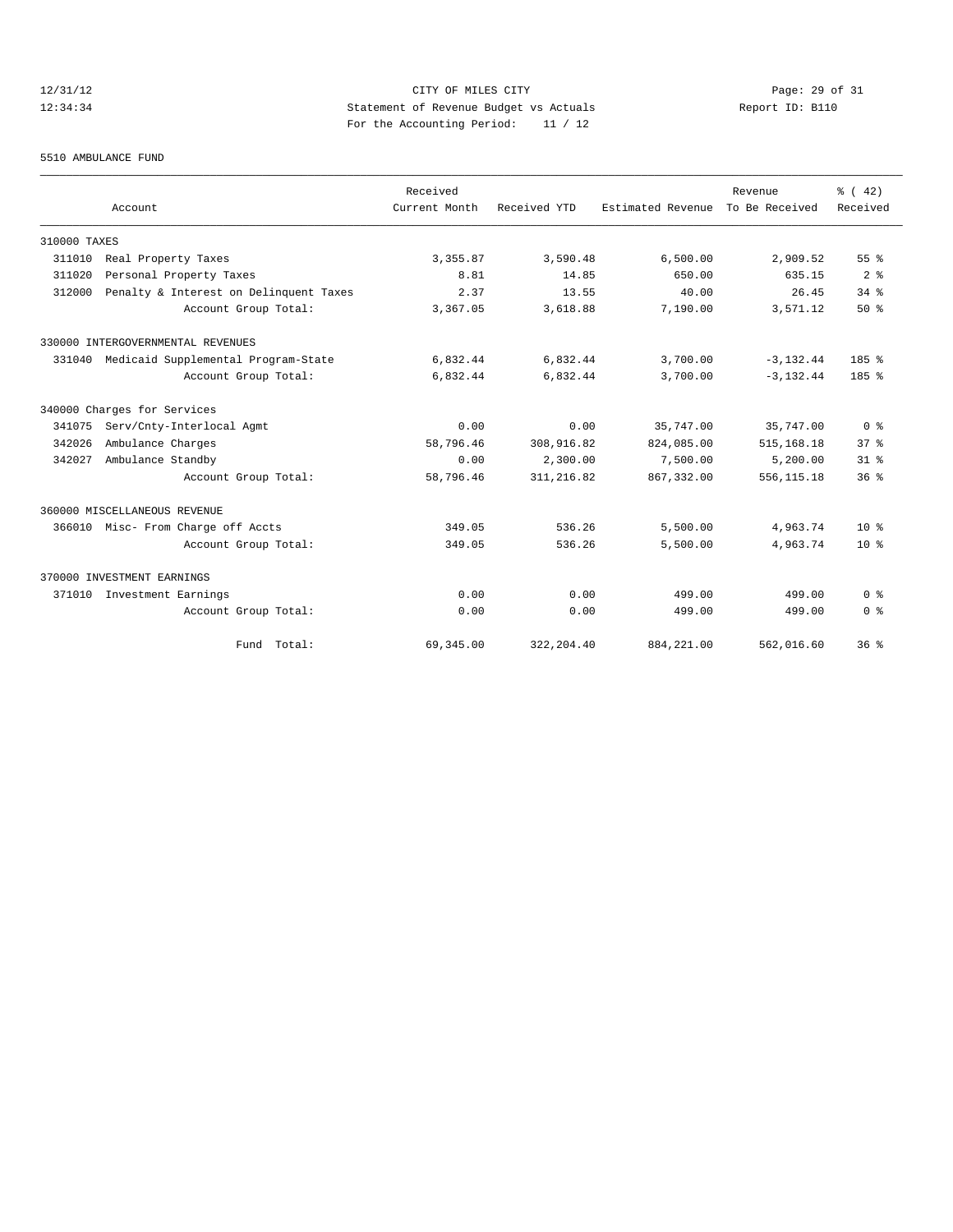# 12/31/12 Page: 30 of 31 12:34:34 Statement of Revenue Budget vs Actuals Report ID: B110 For the Accounting Period: 11 / 12

5610 AIRPORT OPERATING

|              |                                        | Received      |              |                   | Revenue        | % (42)          |
|--------------|----------------------------------------|---------------|--------------|-------------------|----------------|-----------------|
|              | Account                                | Current Month | Received YTD | Estimated Revenue | To Be Received | Received        |
| 310000 TAXES |                                        |               |              |                   |                |                 |
| 311010       | Real Property Taxes                    | 5,029.26      | 5,361.80     | 9,000.00          | 3,638.20       | $60*$           |
| 311020       | Personal Property Taxes                | 13.21         | 22.17        | 1,400.00          | 1,377.83       | 2 <sup>8</sup>  |
| 312000       | Penalty & Interest on Delinquent Taxes | 2.72          | 16.53        | 50.00             | 33.47          | $33*$           |
|              | Account Group Total:                   | 5,045.19      | 5,400.50     | 10,450.00         | 5,049.50       | $52$ $%$        |
|              | 330000 INTERGOVERNMENTAL REVENUES      |               |              |                   |                |                 |
| 331129       | Federal Aeronautics Admin Grant        | 0.00          | 1,969.00     | 180,000.00        | 178,031.00     | 1 <sup>8</sup>  |
| 334030       | State Aeronautics Grant                | 0.00          | 0.00         | 5,000.00          | 5,000.00       | 0 <sup>8</sup>  |
|              | Account Group Total:                   | 0.00          | 1,969.00     | 185,000.00        | 183,031.00     | 1 <sup>8</sup>  |
|              | 340000 Charges for Services            |               |              |                   |                |                 |
| 341075       | Serv/Cnty-Interlocal Agmt              | 0.00          | 0.00         | 22,000.00         | 22,000.00      | 0 <sup>8</sup>  |
| 343061       | Landing Fees                           | 0.00          | 631.40       | 10,000.00         | 9,368.60       | 6 %             |
| 343062       | Aviation Fuel                          | 30,843.78     | 609,234.39   | 380,000.00        | $-229, 234.39$ | 160%            |
| 343064       | Hangar Rent                            | 1,976.00      | 11,698.00    | 36,223.00         | 24,525.00      | 328             |
| 343065       | Building Rentals                       | 4,742.20      | 16,576.60    | 51,000.00         | 34, 423. 40    | 33 <sup>8</sup> |
| 343067       | Other - Miscellaneous                  | 13,306.27     | 13,306.27    | 5,000.00          | $-8,306.27$    | $266$ %         |
|              | Account Group Total:                   | 50,868.25     | 651,446.66   | 504,223.00        | $-147, 223.66$ | $129$ %         |
|              | 360000 MISCELLANEOUS REVENUE           |               |              |                   |                |                 |
| 361010       | Land Rental                            | 1,684.52      | 17,086.97    | 25,000.00         | 7,913.03       | 68 %            |
| 362020       | MISC REVENUE                           | 494.20        | 2,166.39     | 3,000.00          | 833.61         | $72$ $%$        |
|              | Account Group Total:                   | 2,178.72      | 19, 253.36   | 28,000.00         | 8,746.64       | 69 %            |
|              | 370000 INVESTMENT EARNINGS             |               |              |                   |                |                 |
|              | 371010 Investment Earnings             | 40.71         | 88.34        | 200.00            | 111.66         | $44$ $%$        |
|              | Account Group Total:                   | 40.71         | 88.34        | 200.00            | 111.66         | $44*$           |
|              | Fund Total:                            | 58, 132.87    | 678,157.86   | 727,873.00        | 49,715.14      | $93$ $%$        |